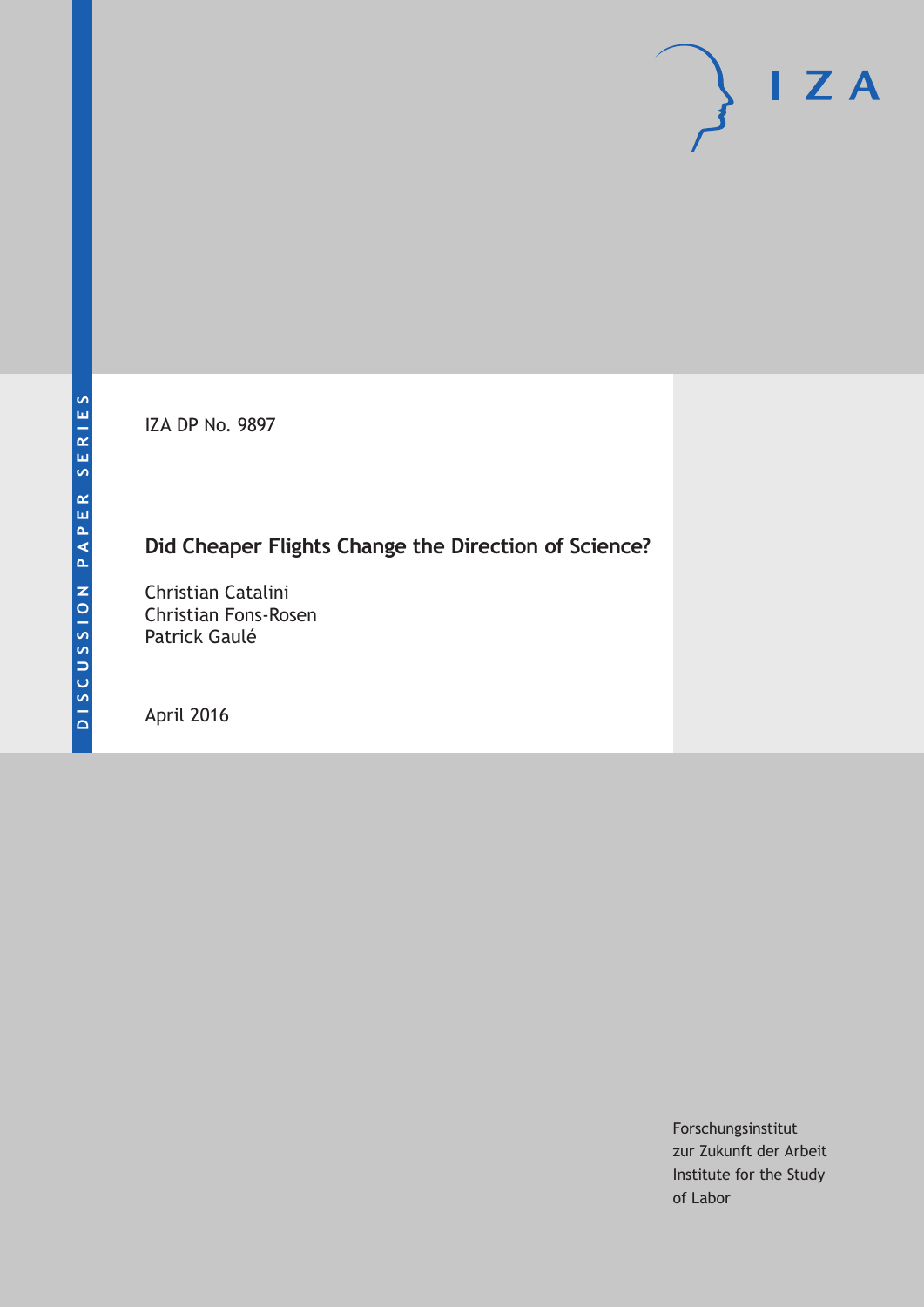# **Did Cheaper Flights Change the Direction of Science?**

#### **Christian Catalini**  *MIT*

### **Christian Fons-Rosen**

*UPF, Barcelona GSE and CEPR* 

### **Patrick Gaulé**

*CERGE-EI and IZA*

### Discussion Paper No. 9897 April 2016

IZA

P.O. Box 7240 53072 Bonn **Germany** 

Phone: +49-228-3894-0 Fax: +49-228-3894-180 E-mail: iza@iza.org

Any opinions expressed here are those of the author(s) and not those of IZA. Research published in this series may include views on policy, but the institute itself takes no institutional policy positions. The IZA research network is committed to the IZA Guiding Principles of Research Integrity.

The Institute for the Study of Labor (IZA) in Bonn is a local and virtual international research center and a place of communication between science, politics and business. IZA is an independent nonprofit organization supported by Deutsche Post Foundation. The center is associated with the University of Bonn and offers a stimulating research environment through its international network, workshops and conferences, data service, project support, research visits and doctoral program. IZA engages in (i) original and internationally competitive research in all fields of labor economics, (ii) development of policy concepts, and (iii) dissemination of research results and concepts to the interested public.

IZA Discussion Papers often represent preliminary work and are circulated to encourage discussion. Citation of such a paper should account for its provisional character. A revised version may be available directly from the author.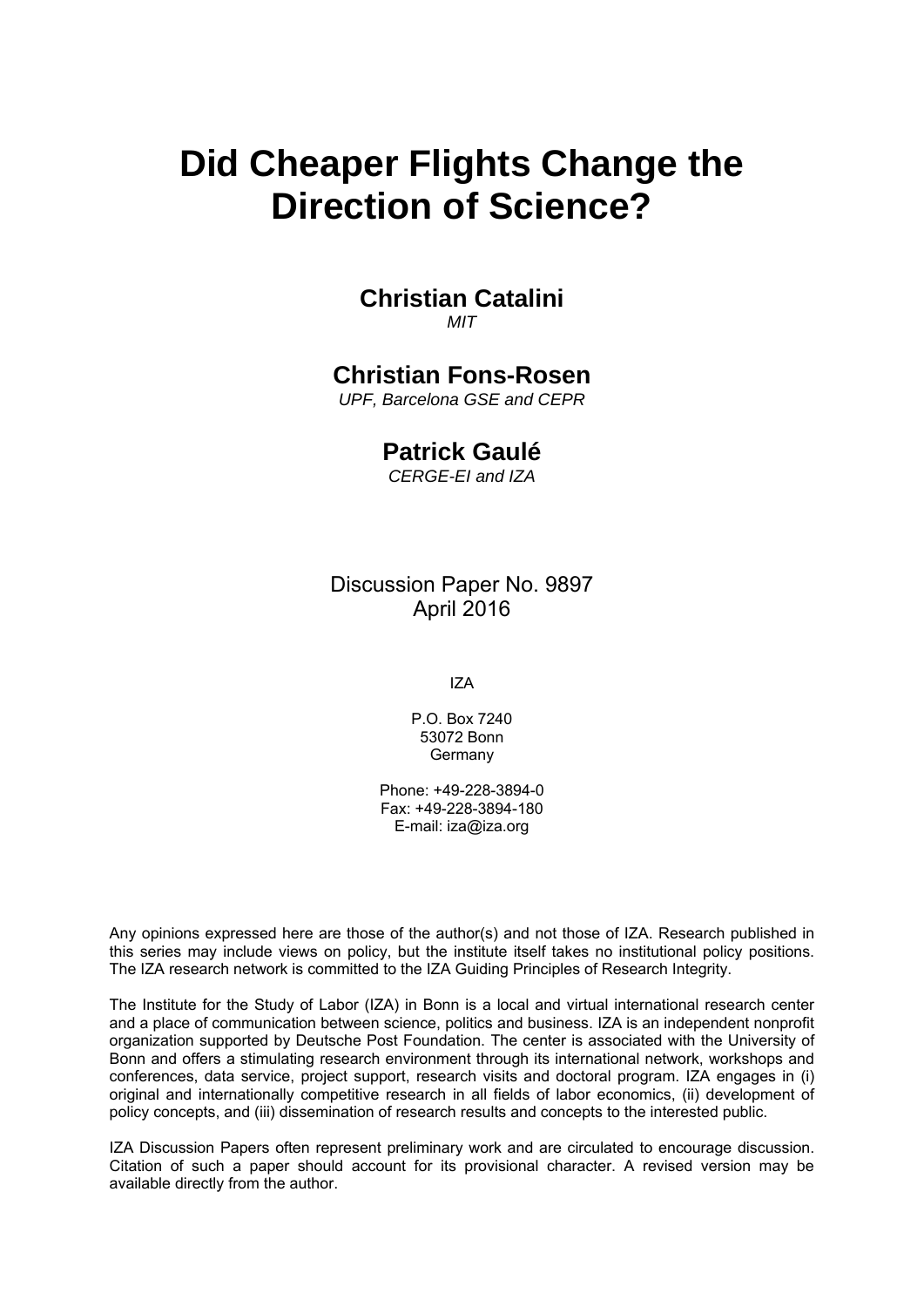IZA Discussion Paper No. 9897 April 2016

# **ABSTRACT**

# **Did Cheaper Flights Change the Direction of Science?\***

We test how a reduction in travel cost affects the rate and direction of scientific research. Using a fine-grained, scientist-level dataset within chemistry (1991-2012), we find that after Southwest Airlines enters a new route, scientific collaboration increases by 50%, an effect that is magnified when weighting output by quality. The benefits from the lower fares, however, are not uniform across scientist types: younger scientists and scientists that are more productive than their local peers respond the most. Thus, cheaper flights, by reducing frictions otherwise induced by geography and allowing for additional face-to-face interactions, seem to enable better matches over distance.

JEL Classification: O3, R4, L93

Keywords: scientific collaboration, air travel, temporary co-location, face-to-face meetings

Corresponding author:

 $\overline{a}$ 

Patrick Gaulé CERGE-EI Politických vězňů 7 Prague 111 21 Czech Republic E-mail: patrickgaule@gmail.com

<sup>\*</sup> We appreciate helpful comments from Alberto Galasso, Ina Ganguli, Avi Goldfarb, Xavier Giroud, Jeff Furman, Stepan Jurajda, Mara Lederman, Nikolas Mittag, Alex Oettl, Erin Scott, Paula Stephan, Scott Stern and seminar participants at Academy of Management, Charles University, the EPFL, Harvard Business School, Imperial College London, Stockholm School of Economics, Universidad Carlos III, and National University of Singapore for helpful discussions and advice. All errors are our own. This research contributes to the agenda Strategie AV21. Fons-Rosen acknowledges financial support by the Spanish Ministry of Economy and Competitiveness (ECO2014-55555-P).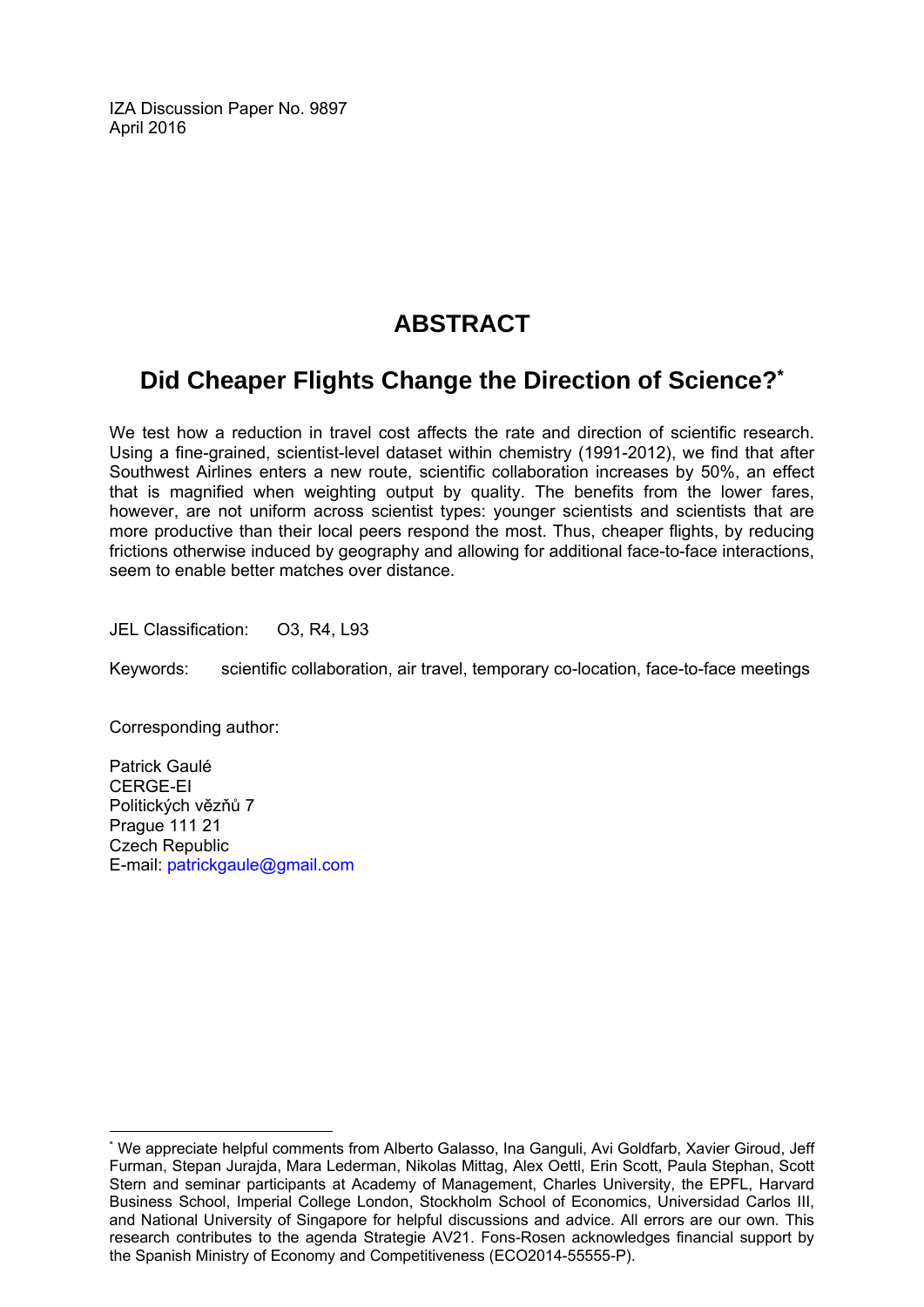### 1 Introduction

Scientific collaboration has evolved substantially in recent years. Two stylized facts stand out in particular. First, the share of coauthored papers has increased over time, and high impact papers are increasingly the result of teams of authors (Jones, Wuchty & Uzzi 2008, Wuchty, Jones & Uzzi  $2007$ <sup>1</sup>. Second, distant and multi-institutional collaborations are on the rise (Adams et al. 2005, Jones, Wuchty & Uzzi 2008).

Several explanations have been brought forward to explain these findings. Jones (2009) ties the rise in collaboration to the necessity for highly specialized scientists to build teams that cover multiple, potentially complementary sets of skills: as the body of pre-existing knowledge rapidly expands over time, no single scientist is able to master all the information required to advance the knowledge frontier on her own. In Jones' model, collaboration is a rational response to an increase in knowledge complexity.

A second explanation links the increase in co-authorship to the drastic reduction in communication costs brought by the internet: as coordination and communication costs go down, scientists are able to sustain collaboration over distance in a more efficient way. Direct empirical evidence of the effect comes from Agrawal & Goldfarb's (2008) study of Bitnet, an internet predecessor that connected multiple universities in the U.S. in the early 80s: as more institutions joined the network, collaboration among affected scientists in the field of electrical engineering increased. Interestingly, their results hint at the technology being potentially complementary to offline interactions (e.g. face-to-face meetings), as coauthorship increases disproportionately among university pairs that are co-located.<sup>2</sup>

In this paper, we test a complementary hypothesis: that the increase in distant collaboration may also be the result of the dramatic reduction in air travel costs that took place within the United States over the last 30 years (Perry 2014), where the cost per mile dropped by over 50%. To the extent that face-to-face interactions are important to establish trust, monitor effort and communicate complex ideas (Storper & Venables 2004), cheaper flights may be instrumental in starting and sustaining collaboration over distance.<sup>3</sup> Moreover, if offline an online interactions are complements (Gaspar  $\&$  Glaeser, 1998), then the decline in air travel costs could have amplified the documented impact of the internet.

 $1_{\rm BV}$  2000, less than 20% of papers in science and engineering were single authored. Similar patterns, and in particular the rise of coauthorship and distant coauthorship, have been documented in economics. See Gaspar & Glaeser (1998), Hamermesh & Oster (2004), Rosenblatt & Mobius (2004)

<sup>2</sup>Other studies have found an effect of bitnet on collaborations in the academic life sciences (Ding et al. 2010), and of the internet on R&D cooperation within firms (Forman & Zeebroeck 2012).

<sup>&</sup>lt;sup>3</sup>Kim, Morse & Zingales (2009) and Freeman, Ganguli & Murciano-Goroff (2014) note that the secular declines in both communication costs and air travel costs may have facilitated long distance collaborations.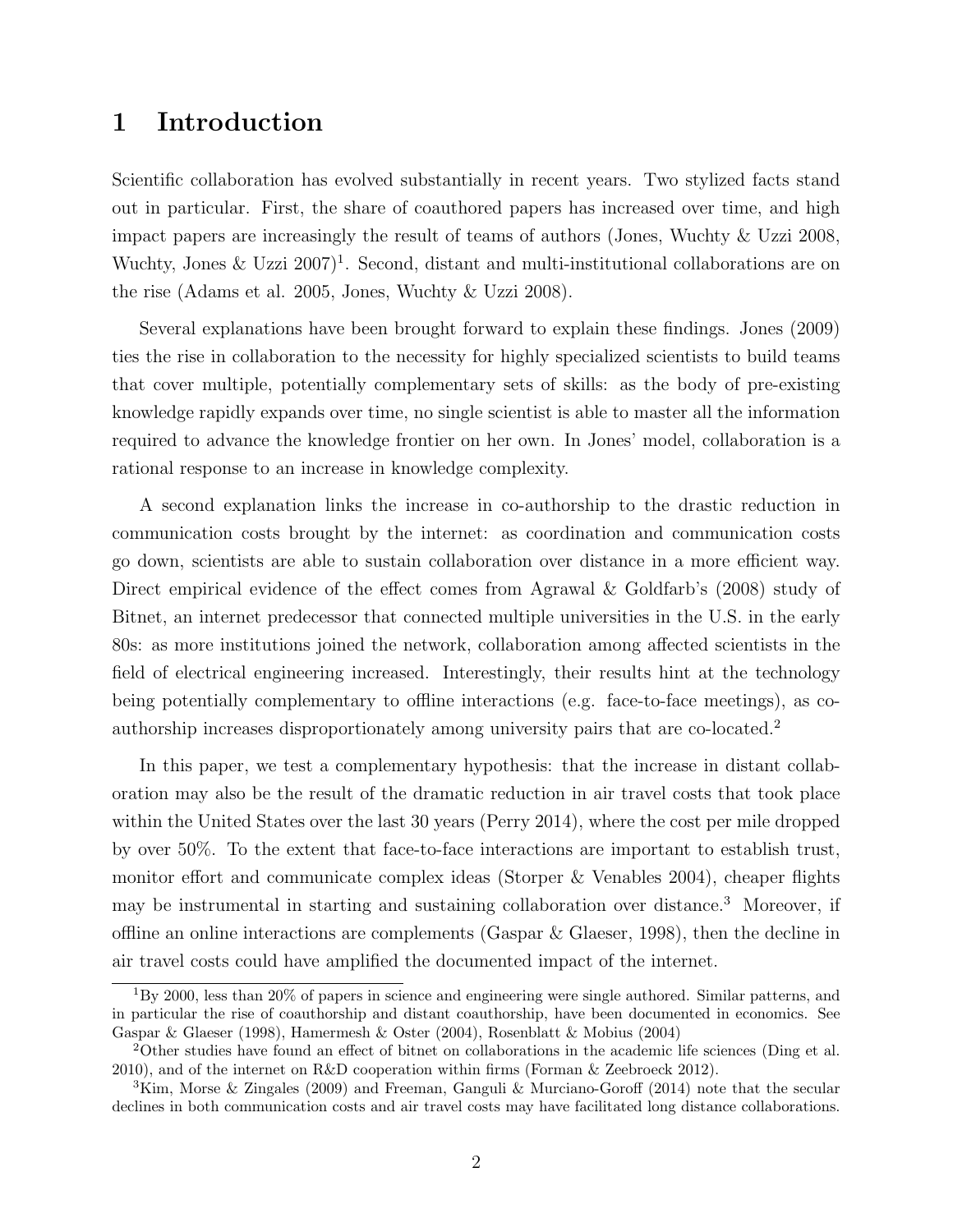To address endogeneity concerns, we rely on a source of variation in air travel costs that is plausibly exogenous to the scientists' research trajectories: the expansion of Southwest Airlines, a low-cost air carrier, across the United States from 1993 to 2010. Southwest has been described as the most significant development in the market structure of the U.S. airline industry by the Transportation Research Board (1999) and by industrial economists (Morrison 2001, Borenstein & Rose 2007, Goolsbee & Syverson 2008). The introduction of new airline routes, moreover, has been used in a different context (early-stage investment) as an instrument for the frequency of face-to-face interactions between venture capitalists and entrepreneurs (Bernstein, Giroud and Townsend, 2015).

We first document how entry by Southwest on a new route leads to, on average, a 20% drop in fares and a resulting 40% increase in passengers (with little effect on miles flown and availability of direct flights). We then exploit the differential timing of the introduction of new routes to directly estimate the impact of Southwest on scientific collaboration among U.S. cities. For this purpose we build a large sample of approximately one million<sup>4</sup> scientific articles (1990-2009) for which we map authors' affiliations to a latitude-longitude pair, and then U.S. cities and nearby airports. We find that after Southwest entry collaborations across cities increase in chemistry  $(36\%)$ , physics  $(26\%)$ , engineering  $(49\%)$ , and biology (85%). This suggests that the benefits of cheaper air travel are not specific to a scientific field but may be present across the life and physical sciences.

A key concern with this first part of the analysis is that changes in local economic conditions may drive both Southwest's entry decision and the number and composition of scientists at the endpoints of the new routes. To address this issue we build a new database at the scientist-pair level for one of the fields of science in the larger sample: chemistry. This finergrained dataset enables us to use an econometric specification that includes scientist-pair fixed effects, thus holding the number and composition of scientists fixed, as well as focusing on a set of scientists - academic scientists - less likely to be immediately affected by local economic conditions. Finally, we are able to directly control for (changes in) departmental R&D budgets which are a remaining channel through which local economic conditions could influence collaborations.

Besides helping us address identification concerns, the scientists-pair level data allows us to explore more nuanced hypotheses and questions. In particular, our analysis within chemistry focuses on changes in the rate and type of collaborations. For instance, we ask which type of scientists pairs are more affected by Southwest entry, whether the quality of

<sup>4</sup>From the full sample, 1,169,458 articles have at least one author which resolves to a U.S. address, and we are able to link 85% of them to a U.S. city.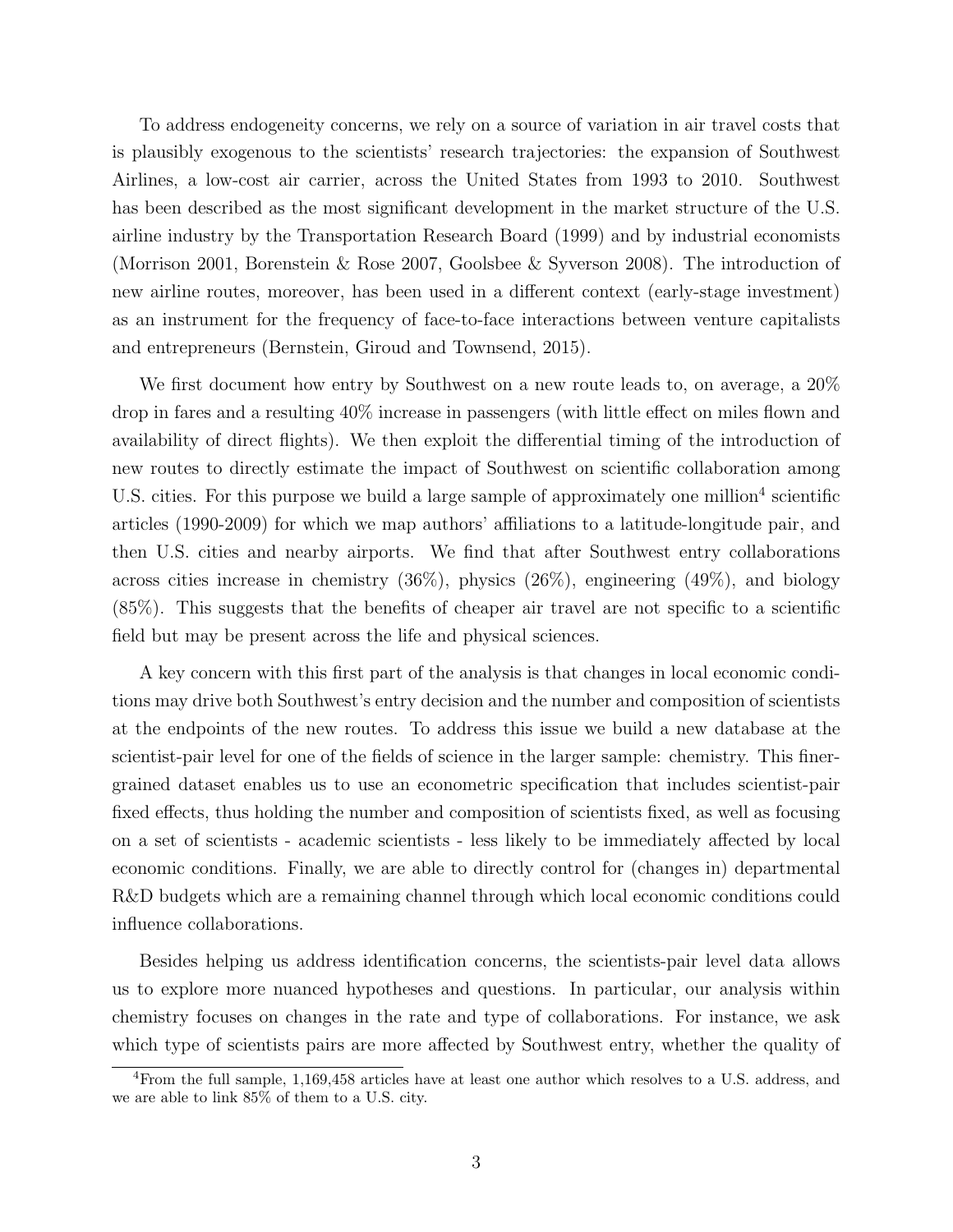collaborations is impacted, and whether this leads to changes in the overall collaboration portfolio.

We leverage an original longitudinal dataset covering the population of faculty members in chemistry departments of research-intensive U.S. universities between 1991 and 2012. Regressing the number of copublications between pairs of scientists on Southwest entry, year fixed effects, and pair fixed effects, we find that Southwest entry leads to a large (+50%), statistically significant increase in collaboration. The timing of the effect starts after Southwest entry (i.e., we do not observe a pre-trend in collaboration), and our coefficient of interest is unaffected when we control for time-varying departmental research budgets. The absence of a pre-trend in collaboration reassures us of the exogeneity of Southwest entry to the individual scientific trajectories involved.

We then use our empirical setting to explore *how* Southwest changes scientific collaboration. First, we consider whether the additional publications induced by Southwest are of high versus low quality by weighting them by the number of citations they receive: results are stronger for citation-weighted publications, which suggests that the work enabled by the cheaper fares was not of marginal quality. Next, we explore whether Southwest had a stronger effect for established versus new collaborators. Whereas the effect is present both on the intensive and the extensive margin, the intensive margin is twice as large, suggesting that established co-authors benefited the most from the introduction of the cheaper fares. To shed further light on potential mechanisms, we test if scientists rebalance their collaboration portfolios away from distant scientists on routes not affected by the cheaper fares and in favor of co-authors affected by Southwest. While we do not find direct evidence of crowding out when looking at raw copublications numbers, when we weight papers by citations to account for quality, the resulting collaborations increase at a substantially lower rate than those affected by Southwest.

Finally, we explore heterogeneous effects by scientists type, and discover that Southwest entry had a stronger effect among younger scientists, scientists that are more productive than their department average, and scientists that are specialized in different areas (higher distance in scientific space).

Besides highlighting the role of collaboration costs in shaping scientists' co-authorship decisions, our paper contributes to the growing literature on the role of geography on scientific knowledge production. Early studies (Katz 1994, Mairesse & Turner 2005) found that proximity among labs strongly correlates with the incidence of scientific collaboration. More recently, Catalini (2015) identifies the causal effect of proximity on the rate and direction of scientific collaboration using the natural experiment arising from the reshuffling of labs on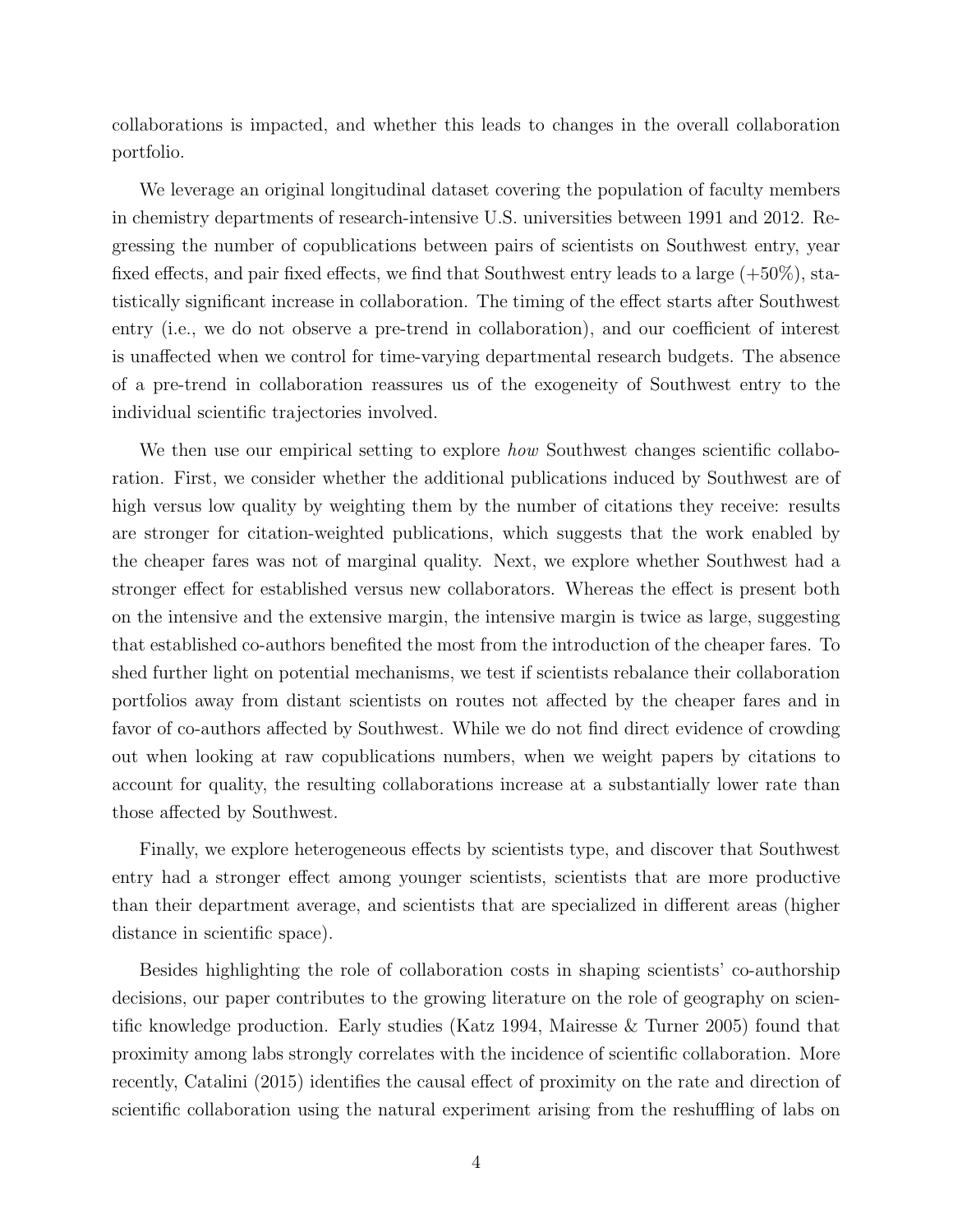the Jussieu campus of Paris following the removal of asbestos from its buildings. Besides permanent co-location, temporary co-location may also remove frictions to scientific collaboration: in a field experiment at Harvard University, Boudreau et al. (2014) find that being in the same room during a scientific symposium leads to a large increase in the propensity that any two scientists will co-apply for a grant. Similarly, Chai (2014) shows that participation in the same conference is positively correlated with future collaboration. Our findings suggest that travel costs also have a tangible effect on the rate and trajectory of science, potentially because of the way they influence the likelihood that any two scientists will spend time interacting face-to-face.

The rest of the paper is as follows: in Section 2, we describe the data sources used in the paper as well as the data construction process. In Section 3 we introduce the empirical strategy. In Section 4 we present our main effect and heterogeneous effects in terms of extensive and intensive margin and scientist characteristics. Section 5 concludes.

### 2 Data

#### 2.1 Data Sources and Construction

To examine the effect of air travel costs on scientific collaboration, we combine data on scientists with publication records and air transportation information. While we initially show our main result within a large sample of scientific articles in biology, chemistry, physics and engineering, we focus most of our analysis on our more detailed chemistry dataset. Within the chemistry sample, biographical information on scientists enables us to effectively disambiguate publication data, while also allowing us to separate faculty members from other types of authors.

Air Transportation Data - To recover information on when Southwest operated flights between different routes, as well as information on prices, passengers and miles flown, we use data from the Airline Origin and Destination Survey (DB1B) of the U.S. Bureau of Transportation Statistics. Reporting is mandatory for airlines and the data is a 10% sample of U.S. domestic itineraries, tracking passengers across flight changes. This data is available only from 1993, hence we will focus on Southwest entry decisions that occur after 1993.

Match Between Airports and Universities. We compute distances between airports and universities using Google Maps. The matching between universities and airports is complicated by the fact that the same metropolitan area could be served by multiple airports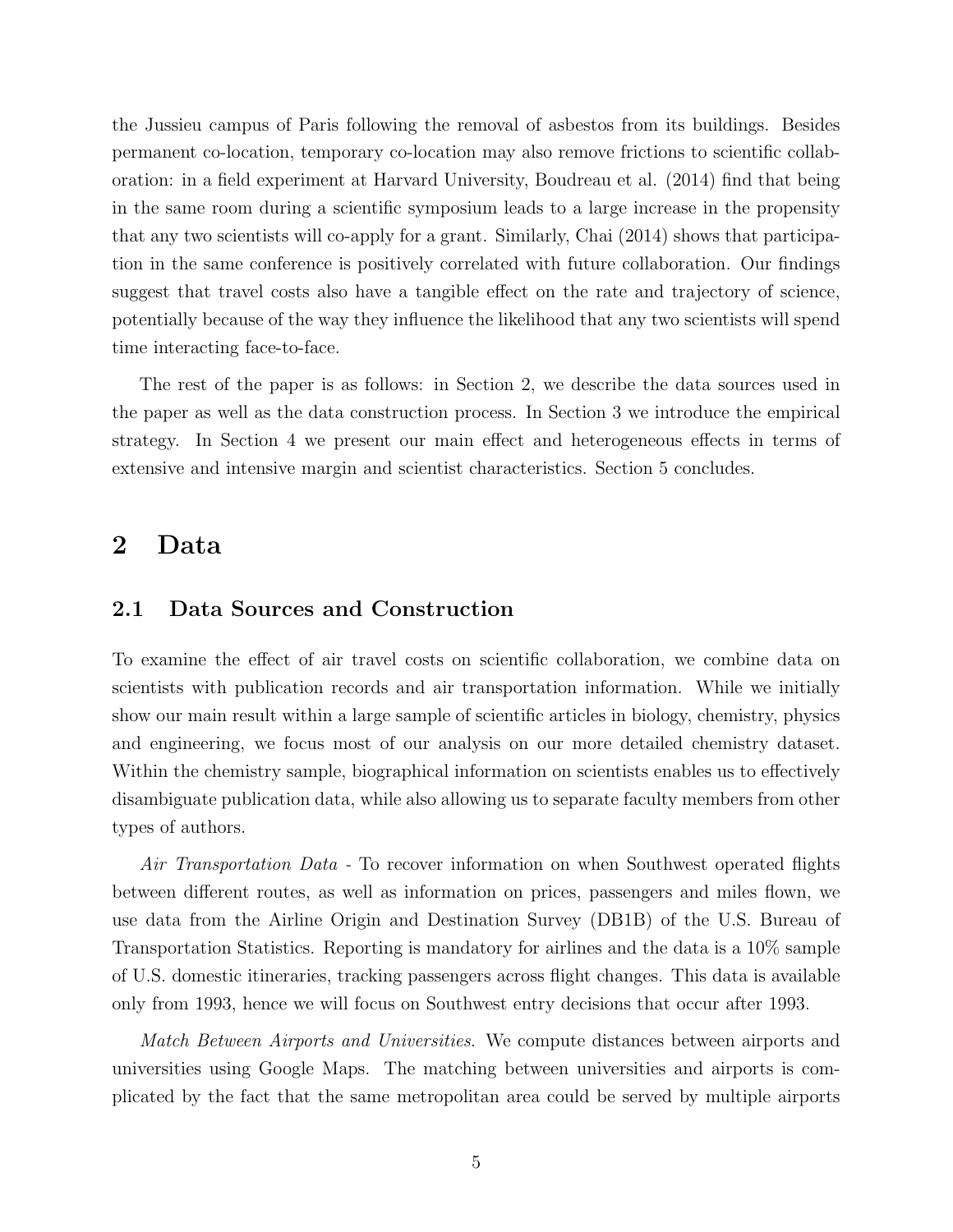(e.g. O'Hare and Midway in Chicago) or that a college town could be half-way between two airports. We chose to match universities to all airports within a  $50$  miles radius.<sup>5</sup> We code the year of Southwest entry for a pair of universities as the first year in which Southwest operates a flight on any route whose endpoints (airports) are within 50 miles of the respective universities.

# 2.2 Large Sample of Publications in Biology, Chemistry, Physics and Engineering

The larger sample of co-publications allows us to compare the effect of Southwest across different disciplines. Since we do not have information on faculty members outside of chemistry, this dataset is based on geocoded publications and structured at the city-pair level. The starting point for the construction of this sample is the population of scientific articles published in 477 leading scientific journals in biology, chemistry, physics and engineering between 1990 and 2009.<sup>6</sup> We have a total of 2,773,560 papers published between 1990 and 2009, of which 1,169,458 had at least one author with a U.S. address. Out of all papers with U.S. addresses, we were able to successfully map  $994,672$  (85%) to a U.S. CBSA<sup>7</sup> using a combination of three different geocoding services (Google Maps API, Bing Maps API, and the Data Science Toolkit). This allows us to link the vast majority of U.S. papers to the geographic regions involved in their production.

<sup>5</sup>Some universities do not have any airports in a 50 miles radius, and scientists located in those universities are excluded from the analysis. Results are robust to assigning them to the nearest airport.

 $6$ These journals include large multidisciplinary journals such as *Science*, Nature, Proceedings of the National Academy of Sciences. The leading journals in biology, chemistry, physics and engineering are included, but the coverage is skewed towards biology and chemistry with these disciplines representing a greater share of the total number of journals.

<sup>7</sup>"CBSA is a collective term for both metro and micro areas. A metro area contains a core urban area population of 50,000 or more and a micro area contains an urban core population of at least 10,000 (but less than 50,000). Each metro or micro area consists of one or more counties and includes the counties containing the core urban area, as well as any adjacent counties that have a high degree of social and economic integration (as measured by commuting to work) with the urban core." Source: http://www.census.gov/population/metro/. The full list of CBSAs is available at: http://www.census.gov/population/metro/data/def.html. The 994,672 papers with US authors had a total of 3,668,971 US affiliations on them.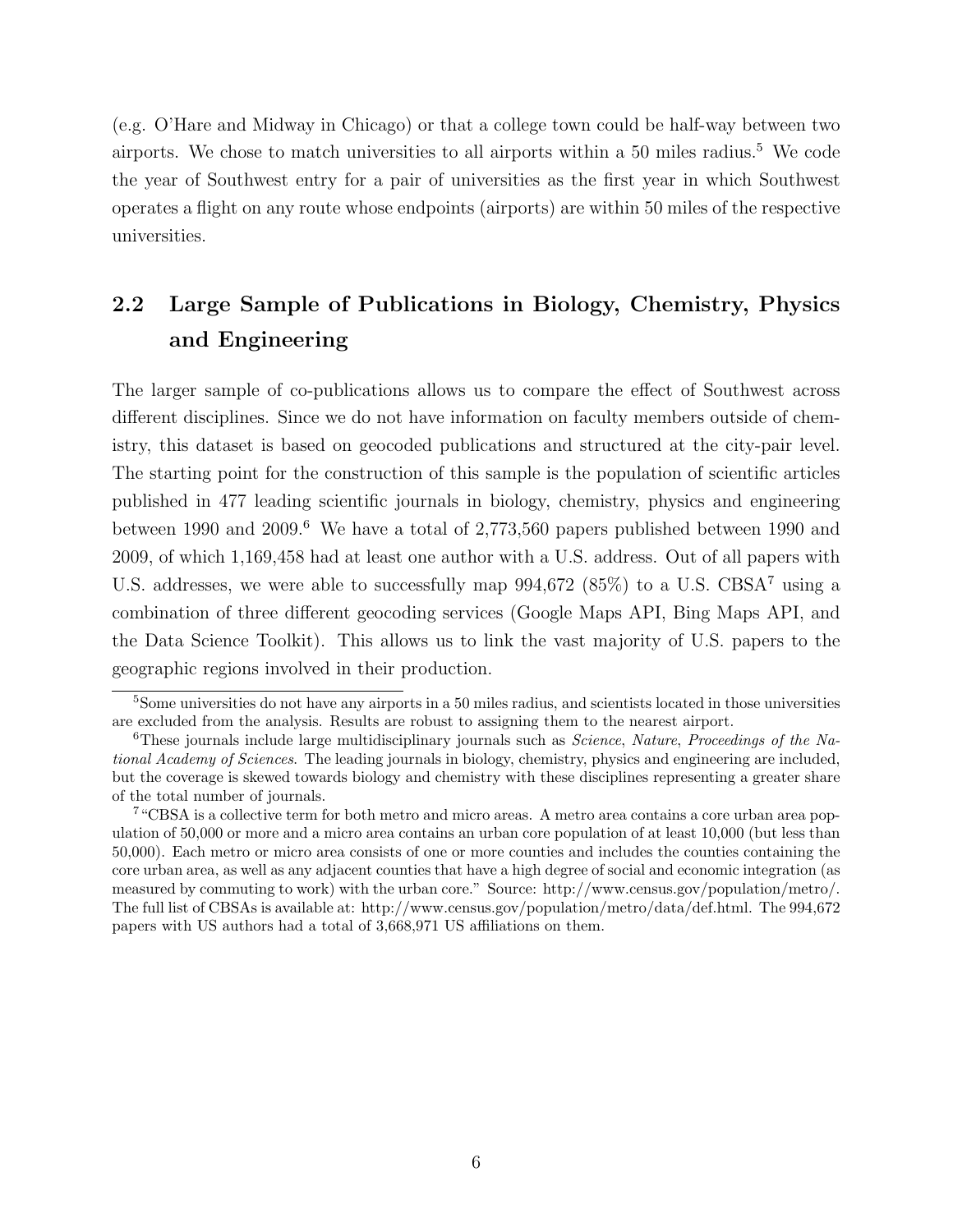#### 2.3 Chemistry Dataset

#### 2.3.1 Data on Scientists

Our focus is on collaborations across faculty members (and therefore effectively across labs<sup>8</sup>) in the discipline of chemistry<sup>9</sup> , in part due to data availability, and in part because of the short publications cycles in this discipline. For biographical information on scientists, our data source is the directory of graduate research published by the American Chemical Society. Intended as a source of information for prospective graduate students, this directory provides comprehensive listings of faculty affiliated with U.S. departments granting PhDs in chemistry, chemical engineering and biochemistry. Besides faculty names and departmental affiliations, the directory provides information on year of birth, gender and education. The directory is published biannually in print and, since  $1999$ , on the web.<sup>10</sup> We combine the directories from 1991 to 2013 to build a longitudinal panel of over 20,000 scientists. We complement this information with department-level R&D expenditures from The National Science Foundation (NSF) Survey of Research and Development Expenditures at Universities and Colleges.

#### 2.3.2 Publication Data

We match faculty names to publication data from Scopus covering more than 200 chemistry journals, multidisciplinary journals and major journals in neighboring disciplines.<sup>11</sup> Within chemistry, the match between publications and scientists is facilitated by the fact that we know institutional affiliations from faculty data. We match publications to faculty based on last name, first and (if non-missing) middle initials, departmental and university affiliation. From publication data, we construct for each scientist time-varying measures of past productivity (with a moving average over the last three years of publication counts weighted by journal impact factor). We also infer our main outcome, copublications, from bibliometric

<sup>&</sup>lt;sup>8</sup>In the hard and life sciences, an important share of authors on papers are graduate students, postdocs and technicians. These are typically employed in the lab of a faculty member who obtains funding for the lab, appears as a coauthor on lab publications, oversees resource allocation within the lab and effectively decides whether to collaborate with other (possibly geographically distant) labs.

<sup>9</sup>Chemistry, which focuses on the composition, structure, transformations and properties of matter, is a large discipline, with chemistry PhD graduates accounting for 30% of U.S. PhD science graduates.

<sup>&</sup>lt;sup>10</sup>The American Chemical Society also produced a CD-ROM for the years 1991-1993.

<sup>11</sup>Scopus is one of the two major bibliometric databases (along with ISI Web of Science). Our set of chemistry journals includes all journals from the American Chemical Society, as well as any chemistry journal with impact factor above 2. Our set of multidisciplinary journals includes Nature, Science, Cell and the Proceedings of the National Academy of Sciences. Our set of major journals in neighboring disciplines includes all journals with impact factor above 6 in physics, biology, material science and nanotechnology.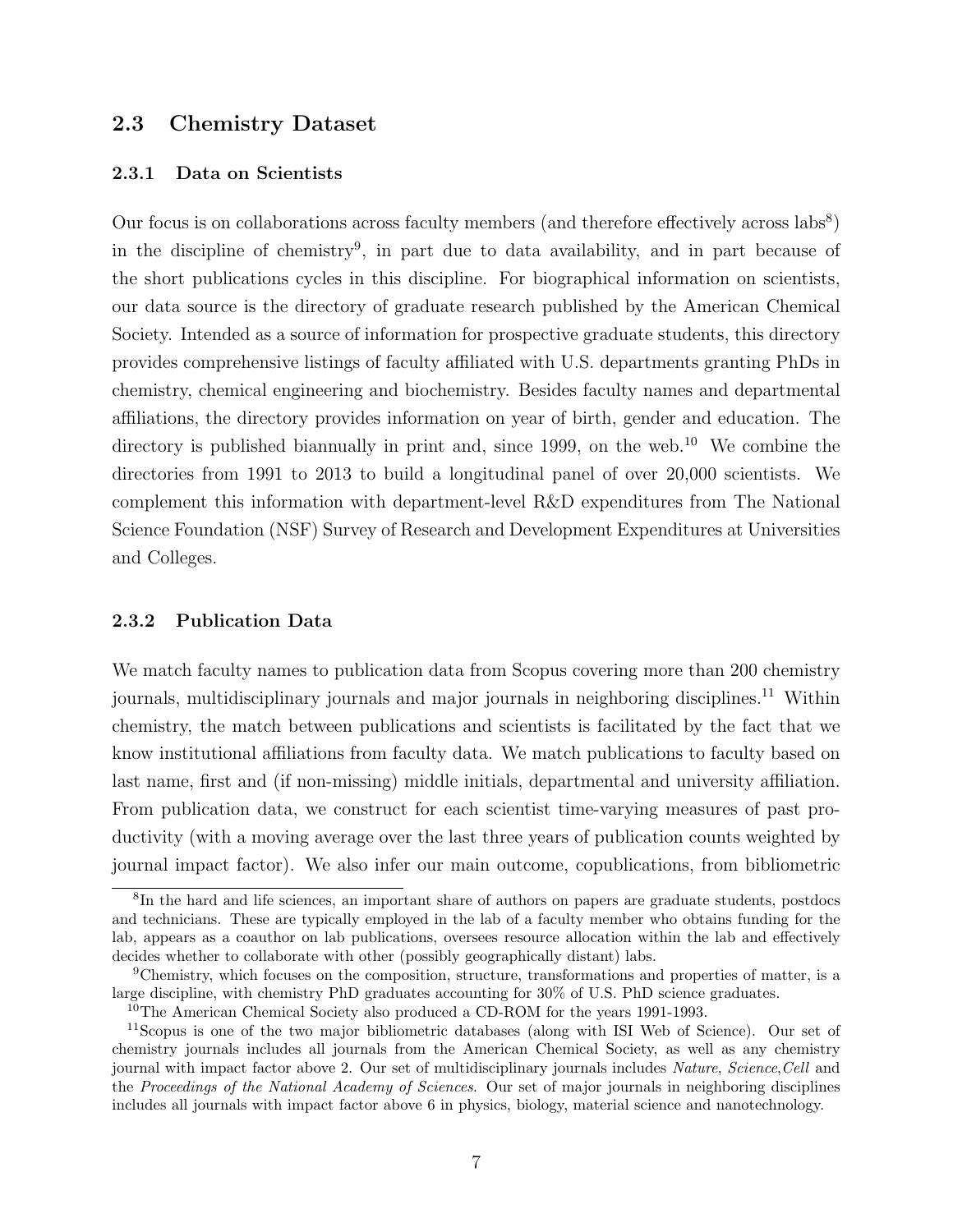data. The majority (75%) of papers matched to a faculty member have exactly one faculty author,  $21\%$  percent have two, and less than  $4\%$  have more than two authors.<sup>12</sup> A paper with more than 2 faculty authors is counted as a copublication between all pairs of faculty members involved.

#### 2.3.3 Sample Selection and Descriptive Statistics

Our chemistry dataset covers over 20,000 scientists and their collaborations. However, we focus on a specific subset of pairs of scientists who experience Southwest entry and for whom we have variation in collaboration over time. Since all regressions include scientist-pair fixed effects, pairs that never collaborate drop out of the sample. We have 15,244 pairs of scientists who collaborate at least once.<sup>13</sup> Excluding co-authors that are in the same department, we have 8,311 pairs of scientists. Only a minority  $(1,158)$  of those pairs experience Southwest entry during our analysis period of 1993-2012, either because for the other 7,000 Southwest is already operating a flight or because Southwest never flies between the relevant endpoints. We drop pairs in locations where Southwest enters but then leaves within two years, as well as pairs where Southwest entry coincides with the move of a scientist.<sup>14</sup>. Our final analysis covers 819 pairs of scientists corresponding to 890 individuals.

#### [Insert table 1 about here]

Table 1 displays descriptive statistics for our chemistry sample at different levels of analysis: individual, individual-pair and individual-pair-year. Most individuals in the sample are male (90%) with an average age at time of Southwest entry of 49.7. We do not observe individual research budgets but as a rough proxy we use departmental R&D expenses divided by the number of faculty members in the department. The median faculty member in our sample is in a department where departmental R&D expenses divided by the number of faculty members is \$212,000 at the time of Southwest entry. According to the NSF Survey, R&D expenses include compensation for R&D personnel, equipment and indirect costs. In terms

<sup>&</sup>lt;sup>12</sup>Both papers with one faculty author and papers with multiple faculty authors would typically have several non-faculty authors. We focus on faculty authors for reasons mentioned earlier in text. We also find papers in chemistry journals that are not matched to any of our U.S. faculty authors: these are probably foreign scientists, or scientists working in corporate environments or federal labs.

<sup>&</sup>lt;sup>13</sup>Our dyadic data is not directed, and thus is symmetric: the pair between i and j is the mirror image of the pair between  $j$  and  $i$ . The 15,244 figure is after dropping 15,244 symmetric observations.

<sup>&</sup>lt;sup>14</sup>Scientists in our sample may move from one department to another, in some cases leading to a change in whether they are connected by Southwest or not. We want changes in Southwest status to be driven by Southwest entry decisions rather than by location decisions, and thus exclude pairs who happen to move in the same year as Southwest enters, the year before Southwest entry or the year after Southwest entry.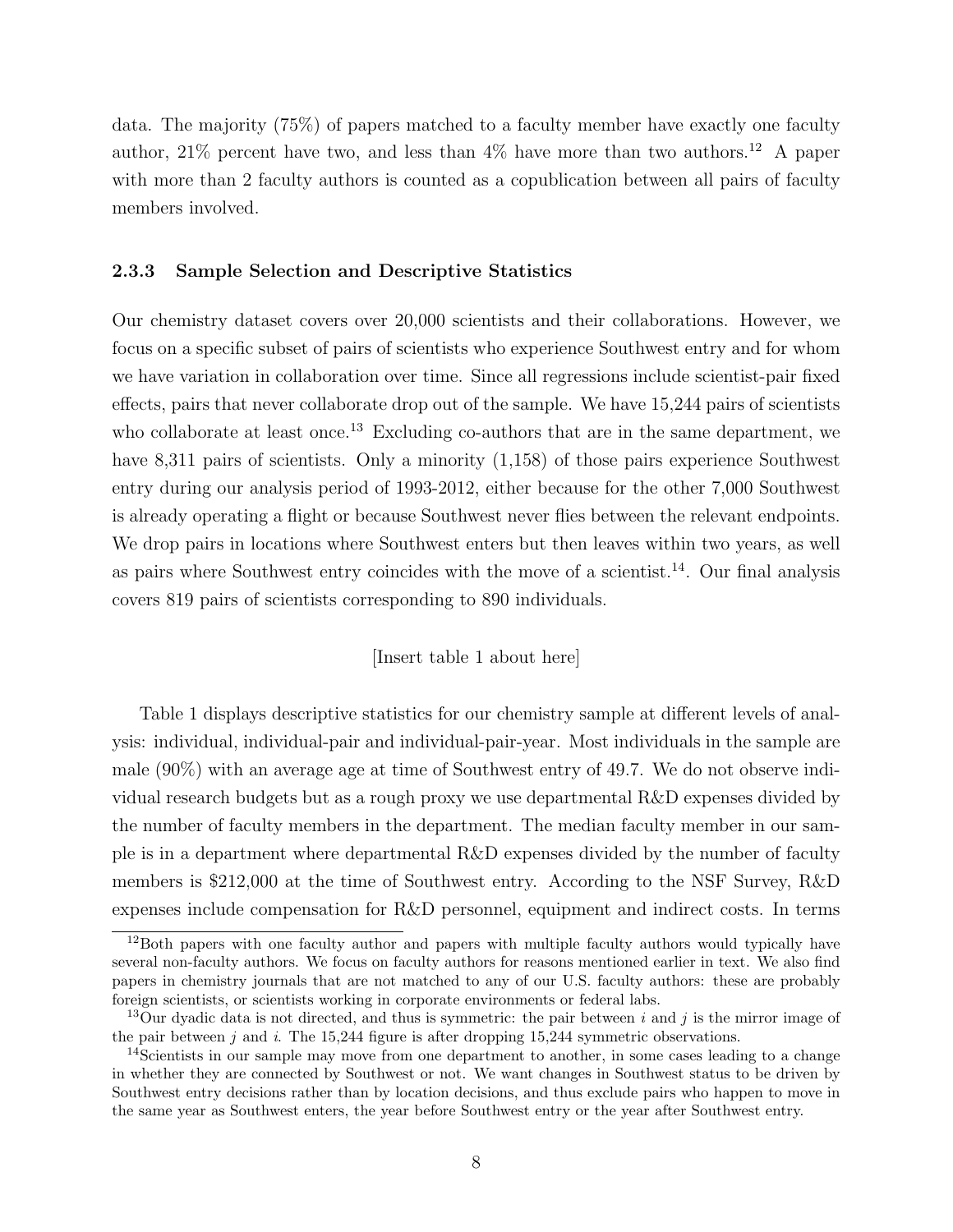of specialization<sup>15</sup>, the largest area is physical chemistry  $(32\%)$ , followed by biochemistry  $(23\%)$ , inorganic chemistry  $(13\%)$ , organic chemistry  $(14\%)$  and material science  $(11\%)$ .

We observe our 819 pairs for 17 years on average<sup>16</sup> for 14,187 observations at the individualpair-year level. Southwest entry corresponds to 413 distinct new routes. The median pair experiences Southwest entry in 1999 but we observe Southwest entry from 1994 to 2011. The mean number of copublications over the whole period is 1.9 but the majority of pairs copublishes only once; only 9% of pairs collaborates both before and after Southwest entry.

## 3 Empirical Strategy

Our econometric specification is a straightforward difference-in-differences framework at the scientist-pair level. We focus on a Poisson model with dyadic fixed effects, but show robustness to additional specifications in the Appendix. Our approach exploits variation in Southwest entry across different airport pairs over time:

$$
Y_{ijt} = \beta AfterSW_{ijt} + \mu_t + \gamma_{ij} + \epsilon_{ijt}
$$

where  $Y_{ijt}$  is the number of co-publications between scientist i and scientist j in year t, After SW<sub>ijt</sub> is an indicator variable that takes value 1 after Southwest entry,  $\mu_t$  is a year fixed effect,  $\gamma_{ij}$  is a pair fixed effect to control for underlying time-invariant differences across pairs of scientists, and  $\epsilon_{ijt}$  is an idiosyncratic error term.

Our analysis examines the change in collaboration over time for pairs that co-publish at least one paper during our sample period. The pair fixed effects completely capture dyads of scientists for which we never see activity, and thus we remove these pairs from the analysis without empirical consequence. Robust standard errors are clustered at the pair level.

<sup>15</sup>Specialization is inferred based upon the journals in which a scientists publishes. For instance, a faculty member who often publishes in the Journal of Biological Chemistry is assumed to to be specialized in biochemistry. Appendix table A3 displays a listing of areas of specialization and an example journal for each one of them.

 $16A$  pair is in our sample for a maximum of 22 years (from 1991 to 2011). We observe some pairs for less than 22 years due to pair members starting their first faculty appointment after 1991, retiring before 2011, or otherwise no longer being listed in the ACS faculty directory.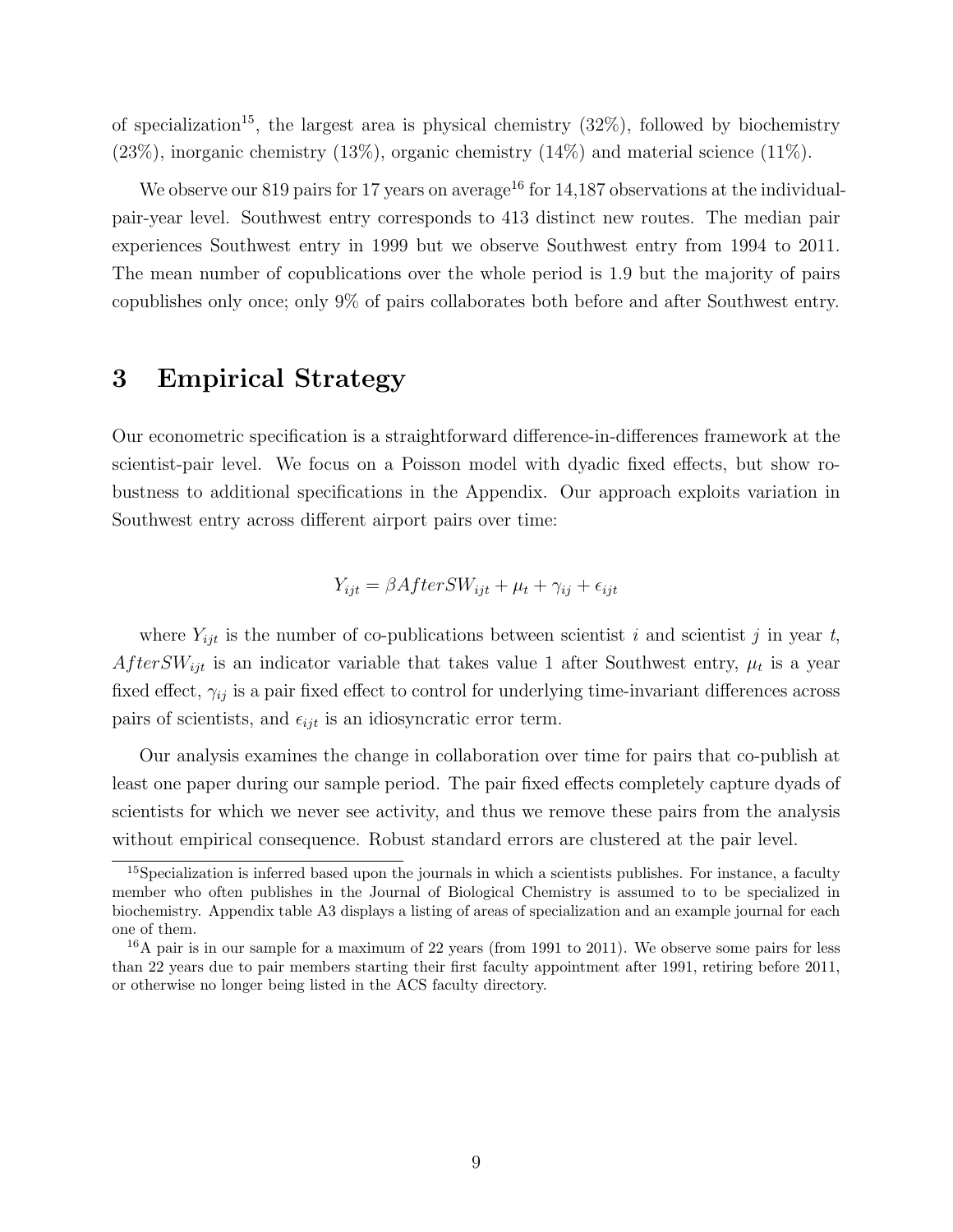### 4 Results

We build our results in three steps: 1) we document the effect Southwest entry had on the air travel market by providing descriptive information on its impact on the number of passengers, prices, miles flown, and transfers; 2) we present data on how Southwest influenced collaborations in biology, chemistry, physics and engineering; 3) we turn to our main result and heterogeneous effects based on the econometric specification just introduced within the fine-grained chemistry sample.

The larger dataset allows us to show that the airline's entry had a broad and generally comparable impact across a very diverse set of research environments. Since we do not have access to information on individual faculty members outside of chemistry, we run this part of the analysis at the U.S. CBSA-pair-year level, thereby including all collaborations between scientists within each pair of regions.

The chemistry dataset provides us instead with the precision required to further test our identification strategy: one concern with the city-pair regressions is that Southwest may be more likely to enter pairs of cities that are growing. Growing cities may also attract an increasing number of researchers over time, and their publications may grow as a result of this overall trend. Moving to the scientist pair level, we can hold the sample of researchers constant and specifically focus on changes occurring within pairs of individuals, thus mitigating this concern. The chemistry dataset also allows us to control for R&D budgets, to exploit heterogeneity by scientists type and observe changes in the overall portfolio of projects a scientist is working on.

#### 4.1 Southwest Entry and Passengers, Prices, Miles and Transfers

In Table 2 we look at how Southwest entry is correlated with some of the key passenger and fare metrics of interests in the air travel industry. The coefficients reflect the types of changes one would expect to take place after the entry of a low-cost competitor: the number of passengers increases by approximately 44%, and prices drop by around 20%, both results being strongly statistically significant. We do not find any effect on miles flown or direct flights, and the reduction in the number of transfers is of very small magnitude. Overall, these results are consistent with the idea that Southwest lowers the cost of air travel without providing many new additional direct routes.

[Insert table 2 about here]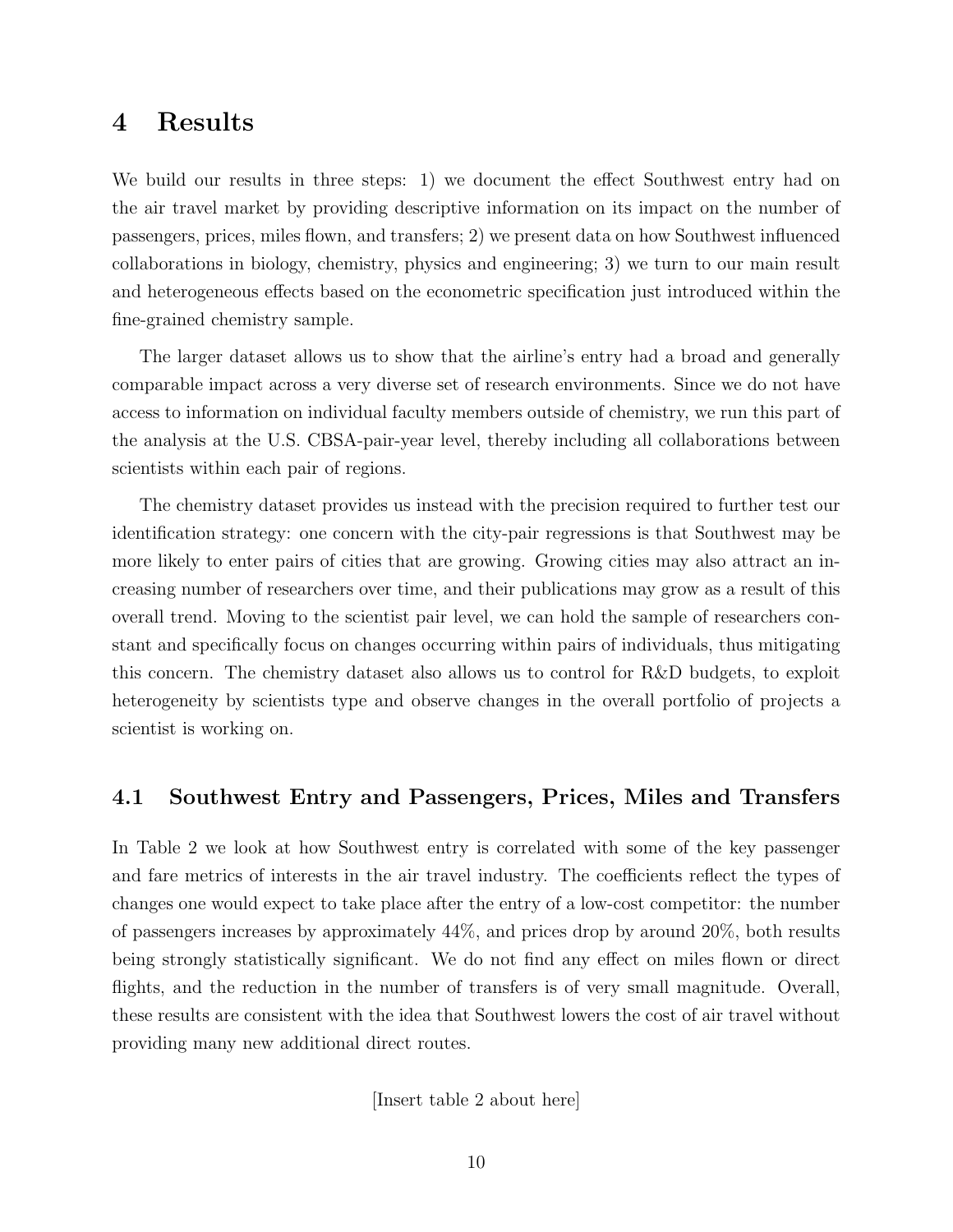# 4.2 Aggregate Changes in the Rate of Collaboration Across US Regions

To test if the availability of cheaper flights had an effect on scientific collaboration across fields, we use a large-scale publication dataset covering close to a million papers matched to a U.S. CBSAs. Specifically, we explore how collaboration between any two CBSAs changed after Southwest starts operating a new route between them. The unit of analysis is the CBSA-pair-year (48,274 pairs), and we include pair and year fixed effects to respectively control for underlying differences across regions that are consistent over time, and overall time trend. For the estimation, we use a Poisson model with standard errors clustered at the CBSA-pair level.

[Insert table 3 about here]

Results are displayed in Table 3. In column (1) we find that Southwest entry is associated with a 77% increase in collaborations in the full sample, with comparable effects across the different fields of science (columns (2)-(5)).

A key issue with this specification is that we cannot control for scientists' characteristics and departmental funding, as we do not have access to a faculty directory list outside of chemistry. Micropolitan and metropolitan areas may also be too large as a unit of analysis for correctly measuring the effects of interest. For the rest of the analysis we therefore focus on chemistry papers and scientists, and we shift from regional pairs to scientist pairs. This allows us to introduce scientist-pair fixed effects and account for idiosyncratic, unobservable, and time invariant reasons that may drive collaboration between any two scientists.

Since chemistry, according to the estimates in Table 3, is not an outlier in either direction (if anything, the effects within the field are in the lower end of the spectrum), we believe the results from the following sections are potentially generalizable to other fields.

#### 4.3 Changes in Collaboration Within Chemistry

Cheaper flights make collaborating over distance less costly and potentially more efficient (e.g. because of the ability to meet face-to-face), and should therefore lead to an increase in the rate of collaboration among scientist-pairs who are now connected through Southwest. Column (1) in Table 4 runs the main econometric specification previously described and shows a large and statistically significant effect, with scientist-pairs increasing their pairwise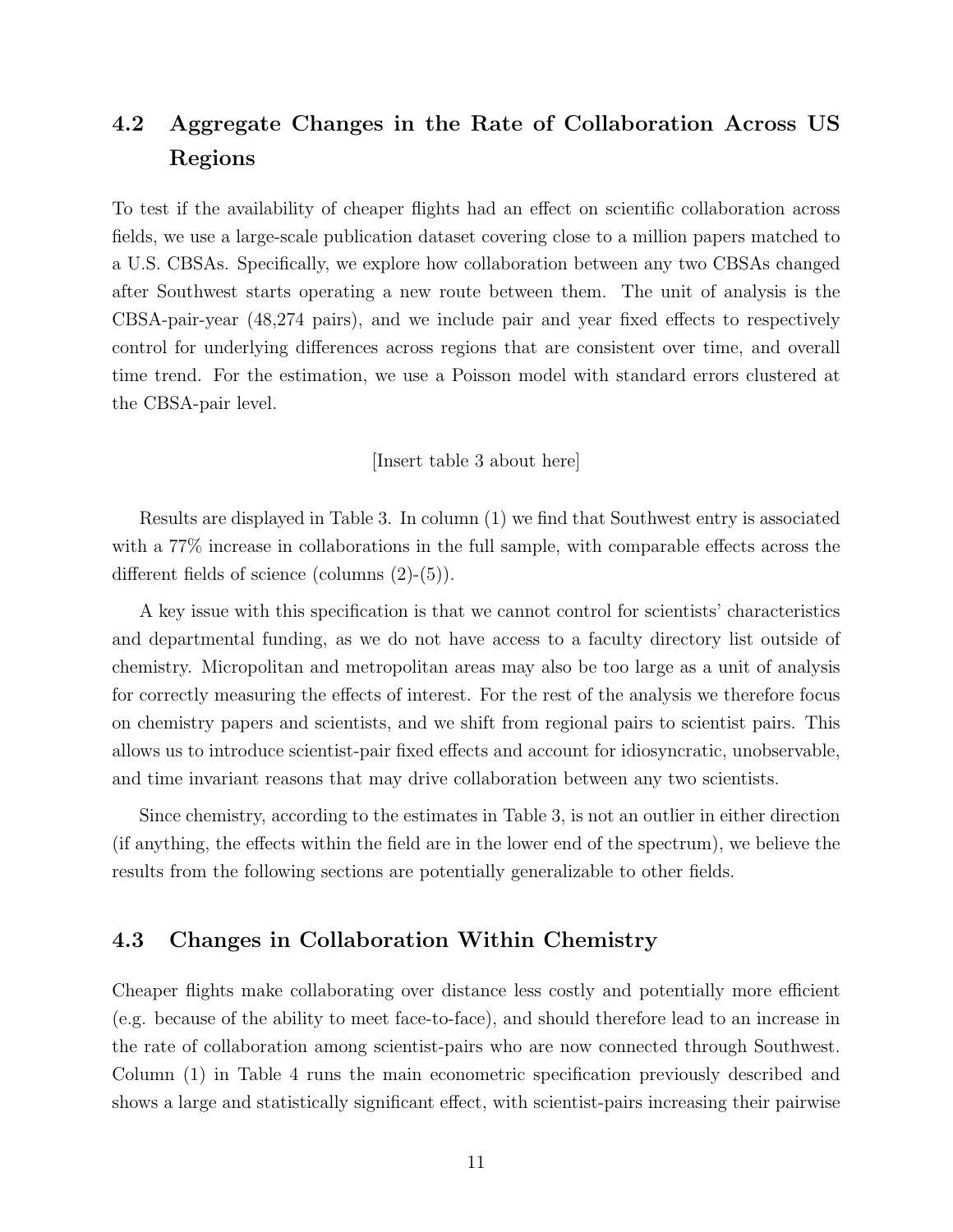collaborations by approximately  $50\%$ .<sup>17</sup> In the Appendix, we explore if our main effect varies across fields of chemistry, and find very similar results for physical chemistry, biochemistry, inorganic chemistry, material science and organic chemistry.

#### 4.3.1 Endogeneity of Southwest Entry

One may worry that Southwest entry is systematically correlated with growth within the universities involved at both ends of the routes, i.e., that collaboration would have increased even in the absence of cheaper flights. While we cannot directly address the simultaneity issue, in columns (2) and (3) we address the key endogeneity concerns by ruling out alternative explanations.

#### [Insert table 4 about here]

In column (2) we control for the (log of) departmental R&D budget per faculty member to account for variation in growth prospects across departments or regions. While the coefficient is positive and statistically significant, our main result is unaffected. In column (3) we follow Bernstein, Giroud, and Townsend (2015) and study the dynamic effects of the introduction of new airline routes. Specifically, we replace the treatment indicator Southwest entry in column (1) with a set of four indicator variables representing the years around the treatment. For example, the indicator 'Southwest entry (-1)' equals one if the scientist pair observation is recorded one year prior to the treatment. The other indicator variables are defined analogously with respect to the year of the treatment (0), the first year after the treatment  $(1)$ , and two or more years after the treatment  $(2+)$ . We find that the coefficient of 'Southwest entry (-1)', which measures the 'effect' of the new airline routes before their introduction, is small and insignificant, suggesting that there are no pre-existing trends in the data. It is only once Southwest opens the route that the coefficients turn positive and statistically significant.

In an additional test of our identification strategy, Figure 1 explores the presence of a pre-trend in the data by plotting the regression coefficient estimates for the 5 years before and 5 years after Southwest entry. We again see no pre-trend before Southwest launches the route. It is only after the new route is available that the estimated yearly coefficients are positive and steadily increasing in their magnitude.

<sup>&</sup>lt;sup>17</sup>Other studies find comparable effects when looking at the impact of communication costs and search cost on collaboration: for instance, Agrawal & Goldfarb (2008) find that Bitnet increased the likelihood of collaboration between pairs of universities by 40%; Boudreau et al. (2014) find that a 90-minute structured information sharing session leads to a 75% higher probability of co-applying for a grant.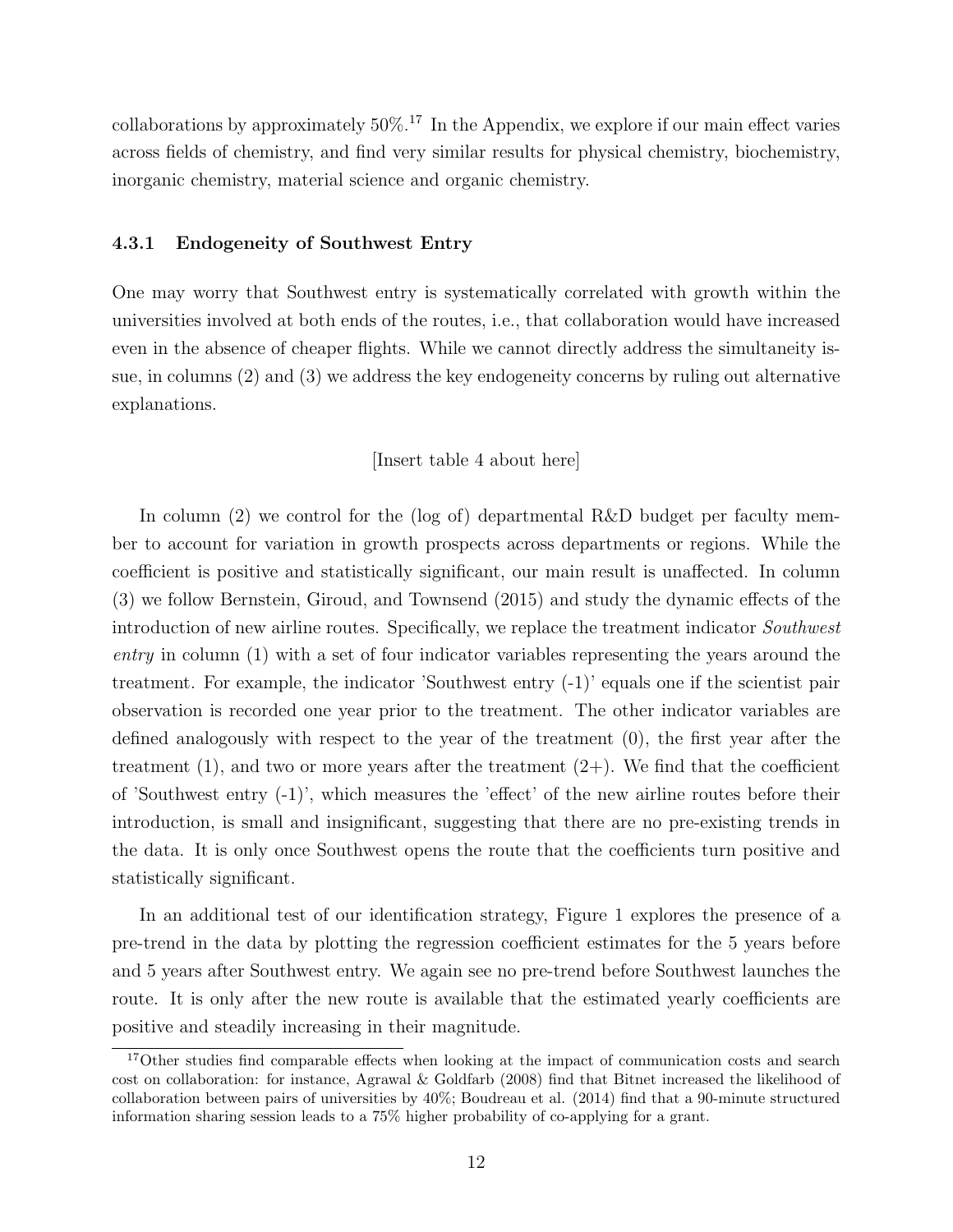Overall, we believe results in Table 4 and Figure 1 provide robustness to our interpretation of the main effect, and reassure us that we are not simply measuring some underlying, unobservable process that takes place with each entry (as we observe Southwest arrival across multiple locations and years), and drives both Southwest decisions and the increase in scientific collaboration.

### 4.3.2 Quality Effects, Portfolio Adjustments and Intensive versus Extensive Margin

Until this point we have documented a tangible increase in the number of collaborations between scientists following the introduction of a cheaper route between them. On the one hand, one may worry that these are just marginal collaborations, and therefore less valuable from a scientific viewpoint. On the other hand, if face-to-face meetings substantially improve knowledge production (e.g., because of better monitoring, communication of complex ideas, coordination etc.), then we would expect these additional collaborations to be of higher average quality. Moreover, if cheaper access to temporary co-location is important enough to shift the choice between alternative, distant research projects, scientists may adjust their collaboration portfolio in response to lower prices.

#### [Insert table 5 about here]

In Table 5, we weight our dependent variable, copublications, by citations received (a proxy for scientific impact and quality): whereas our main effect translated into a 50% increase in collaborations when every scientific paper is considered the same, the increase is closer to 80% when output is weighted by citations. This is inconsistent with the additional collaborations being lower quality ones, and supports the idea that scientists may be able to do higher quality work, select better collaboration opportunities, or potentially both when travel costs are reduced.

In column (3), we explore if the cheaper fares crowd out collaborations with distant coauthors not affected by Southwest entry. While we do not find a decline in collaboration (distant copublications increase by approximately  $11\%$ ), we do not observe a disproportionate increase in collaboration when we weight papers by citations (column  $(4)$ ), similar to the one we found in columns (1) and (2). It is important to stress that we only observe research projects that ultimately end up in a publication, so crowding out could still be taking place, but we may not be able to fully capture it.

[Insert table 6 about here]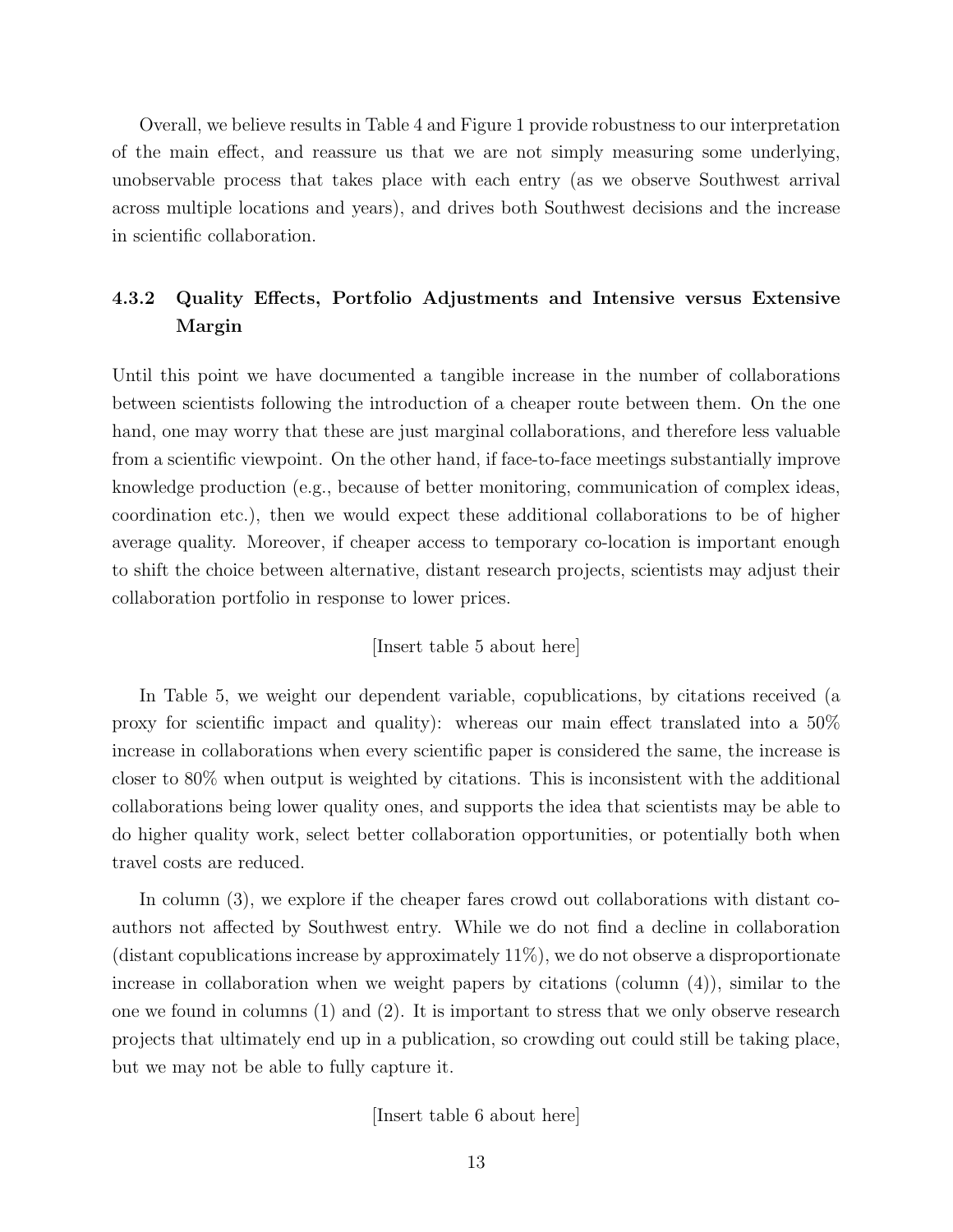In Table 6 we decompose the effect between pairs of scientists who collaborate both before and after Southwest entry (intensive margin pairs) versus pairs of scientists who collaborate either before or after entry, but not both (extensive margin pairs). We find a stronger effect for intensive margin pairs (column (2)), consistent with the idea that even a few, additional face-to-face meetings could have a tangible impact on the rate of scientific collaboration. Interestingly, cheaper fares also seem to enable experimentation in the form of new collaborations over distance (column (3)).

The evidence from the full sample suggests that cheaper fares not only facilitated more collaborations over distance, but also higher quality ones. While we observe an increase in terms of copublications counts on both margins, larger effects on the intensive margin are consistent with established pairs being more responsive to the availability of cheaper flights. This is consistent with selection, as scientists that have already collaborated may incur lower costs when adding a new project with the same distant scientist. On the intensive margin, moreover, air travel costs may represent a larger relative share of the total, incremental costs of an additional collaboration. Established co-author pairs may also become more efficient at using temporary co-location to push projects forward or may derive higher consumption utility from spending time together. This generates conflicting predictions in terms of output quality, as in the first case (efficiency story) we would expect intensive margin collaborations to generate higher quality work when the cheaper fares become available, whereas in the second case (consumption utility story) we would observe the exact opposite.

Columns (5) and (6), while not conclusive, are suggestive of extensive margin pairs (column (6)) producing higher quality collaborations after Southwest entry. The coefficient in column (5) is smaller and not significant, which may mean that both the efficiency and the consumption utility story are present within the same sample, or that we simply we do not have enough observations to estimate the effect precisely. The higher coefficient in column (6) is also consistent with selection, i.e. conditional on starting a new collaboration over distance, given that setup costs may be higher, we would expect outputs to be of higher average quality.

#### 4.3.3 Heterogeneous Effects as a Function of Scientist Characteristics

Taken together, results in Table 6 hint at potential arbitrage opportunities opened up by the lower fares: scientists may be able to find better matches over distance when travel costs drop, i.e. when the frictions introduced by geographic distance are reduced.

[Insert table 7 about here]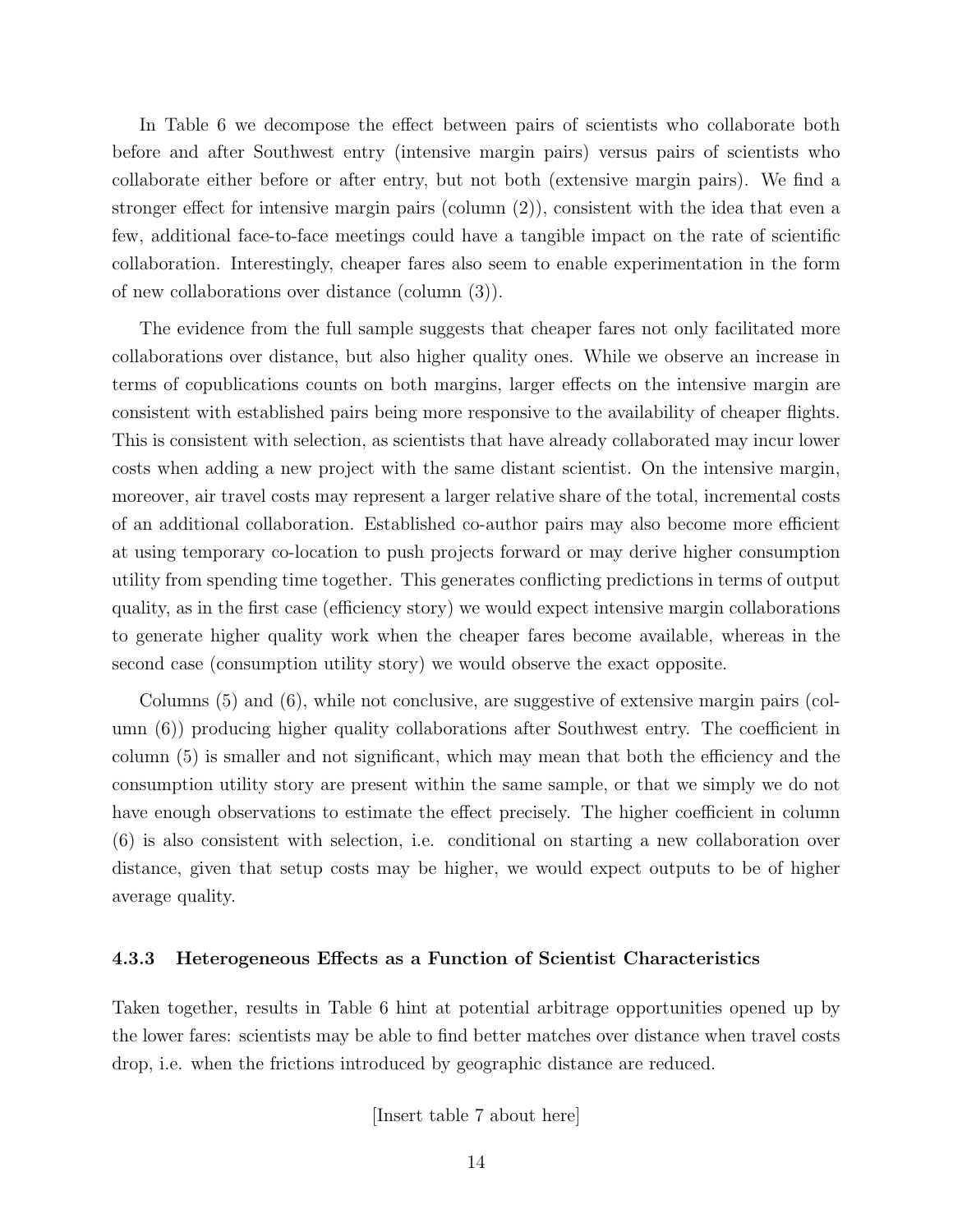In Table 7 we directly test what types of scientists are more likely to benefit from this reduction in costs due to geographic distance. Not surprisingly, younger scientists, who may have more difficulty accessing funding, are more responsive to the cheaper fares (column (1)). While the main coefficient is still statistically significant on its own (albeit with a lower estimated value), the interaction term that includes the subset of pairs where both are less than 50 years of age is three times larger than the main effect. This is consistent with our interpretation that the fares had a causal effect on the rate of scientific collaboration.

Furthermore, in column (2) we observe that the effect is entirely driven by pairs where at least one of the two individuals is more productive than the local departmental peers, and is particularly strong when both scientists are more productive than their peers. Cheaper fares seem to help individuals that are talented, but potentially do not have access to co-authors of comparable quality within their local environment. They might be in peripheral institutions because of mismatches in the labor market for scientific talent within chemistry, or because of their geographic preferences. As travel cost drop and geography becomes less important (potentially also because of the complementary role of the internet) these individuals are able to find and sustain better matches over distance.

Another dimension along which arbitrage opportunities may arise as travel costs drop is across different areas of expertise. In column (3), we test whether the effect of Southwest entry was stronger for scientists more distant in knowledge space, as proxied by publishing in different subfields of chemistry. Collaborations between different subdisciplines may also benefit disproportionally from face-to-face meetings because of a greater need to exchange complex information that is less familiar to at least one of the collaborators, or these pairs may be simply collaborating to access specialized equipment or expertise not available locally. We find a stronger effect of Southwest entry for collaborations that are distant in scientific space, which again is consistent with lower travel costs opening up different types of collaboration opportunities.

In columns (4) and (5) we respectively interact the Southwest entry dummy with departments below median R&D budgets and at different levels of distance: while the coefficients are positive and in the expected direction, results are fairly noisy and not significant. At least, the results point in the direction that scientists with more severe budget constraints or that are more distant (where travel costs are likely to play a larger role) benefit more from Southwest.

The last column of Table 7, which includes all our interactions, summarizes the key findings of this section: Southwest entry is associated with an increase in collaboration among younger, more productive scientists, potentially at the cost of collaborations between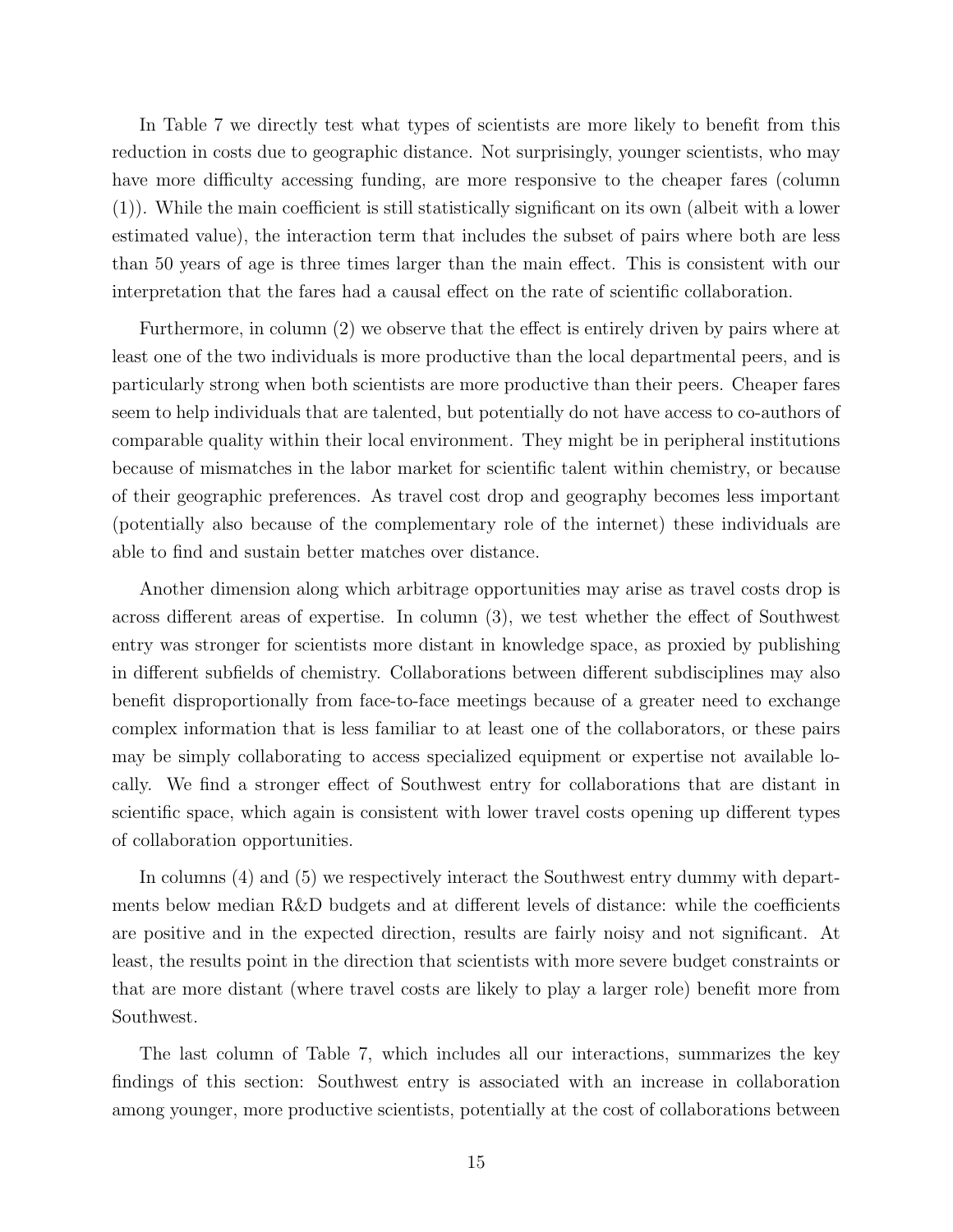scientists that do not fit this pattern (the baseline in column (6) is negative and significant). Cheaper fares, by lowering the cost of collaboration over distance (and allowing for additional face-to-face meetings) have a tangible effect on the rate and direction of scientific research within chemistry.

## 5 Conclusion

In this paper, we investigated the effects of a reduction in air travel costs on the rate and direction of scientific research. We rely on the differential timing of entry of a low-cost carrier (Southwest Airlines) across multiple U.S. locations to estimate if and how a reduction in air fares influences scientific collaboration.

Our difference-in-differences empirical strategy, combined with our robustness tests, supports the idea that the availability of cheaper fares has a causal effect on the rate at which scientists collaborate. The effect is present across multiple fields of science (chemistry, physics, biology and engineering), and is robust to controlling for idiosyncratic scientist-pair characteristics, trends in collaboration over time, and department R&D budgets. Moreover, consistent with a causal interpretation, we do not observe a pre-trend in collaboration between scientist pairs that are going to experience Southwest entry in the future.

Using a fine-grained, scientist-level dataset covering all U.S. chemistry faculty members (1991-2013), we show that the entry of a low-cost carrier did not induce marginal, lowerquality collaborations: when we weight scientific output by citations, our estimates suggest an 80% increase in quality-adjusted publications. Interestingly, whereas the increase in raw output predominantly comes from established co-author pairs (intensive margin), the quality result seems to be stronger for scientist pairs deciding to collaborate for the first time (extensive margin). This is consistent with existing collaborators incurring lower costs when adding additional projects (e.g., because of learning effects, efficiency improvements over time or simply because of higher consumption utility), but also with the cheaper fares enabling collaborations between scientists that would have not worked together otherwise.

Our results support the idea that as frictions due to geographic distance are reduced, scientists are able to adjust their collaboration portfolios accordingly, potentially finding better matches over distance. Whereas in Agrawal & Goldfarb (2008)'s paper the democratization in the production of new scientific knowledge is the result of a reduction in communication costs (the introduction of Bitnet, an internet predecessor), in our paper similar effects arise from a drop in travel costs.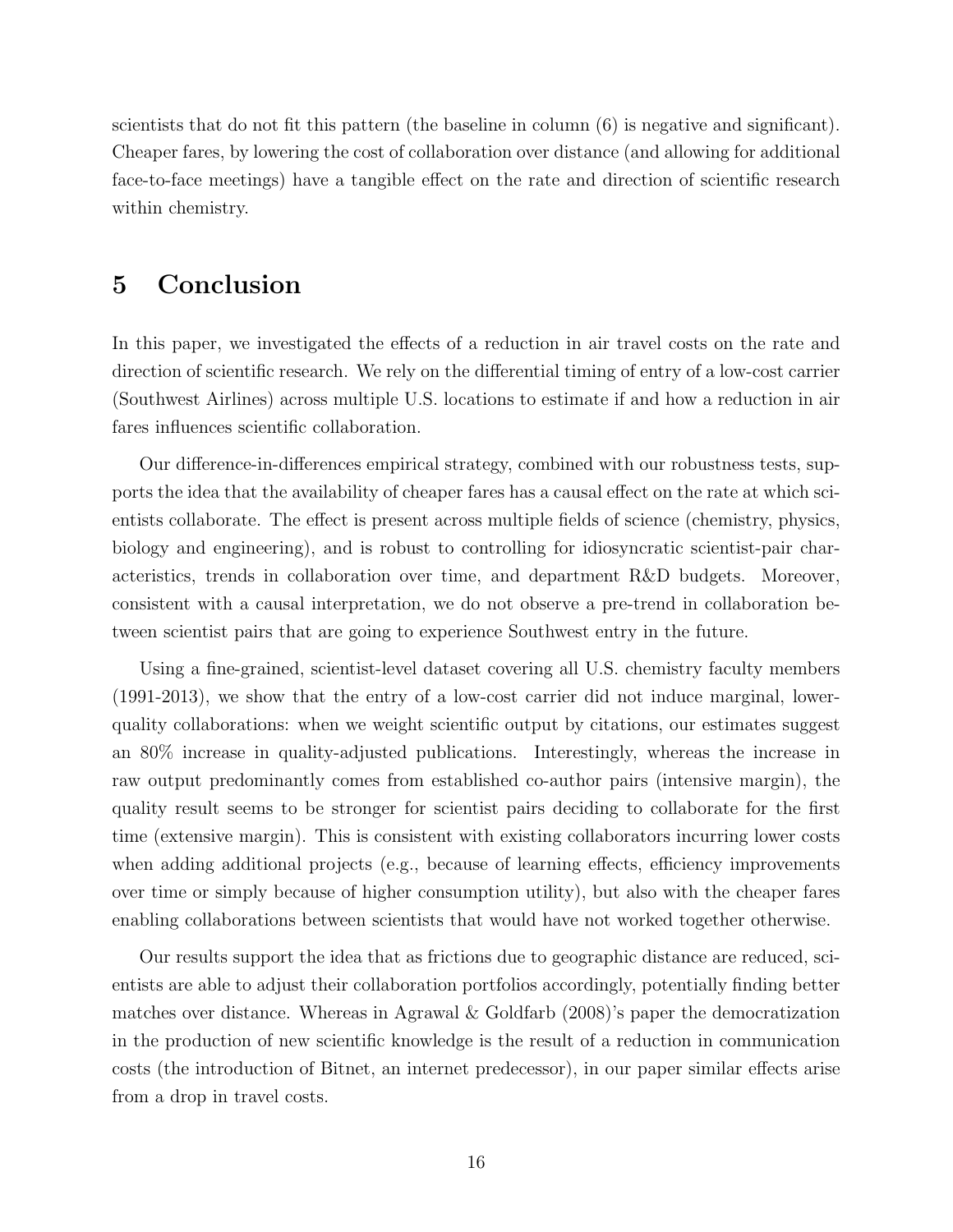Cheaper air travel, by counterbalancing how geographic distance constrains collaboration choices at stages when face-to-face interactions cannot be substituted for remote interactions, may have a significant effect on the generation and recombination of scientific knowledge. Our results point to younger scientists, scientists that have less access to funding, and scientists that are more productive than their local peers as the main beneficiaries of the reduction in travel costs. Given that the savings involved are relatively modest relatively to the overall cost of a research project in the fields we studied, a potential policy implication of our results would be to support scientists with limited budgets through travel grants.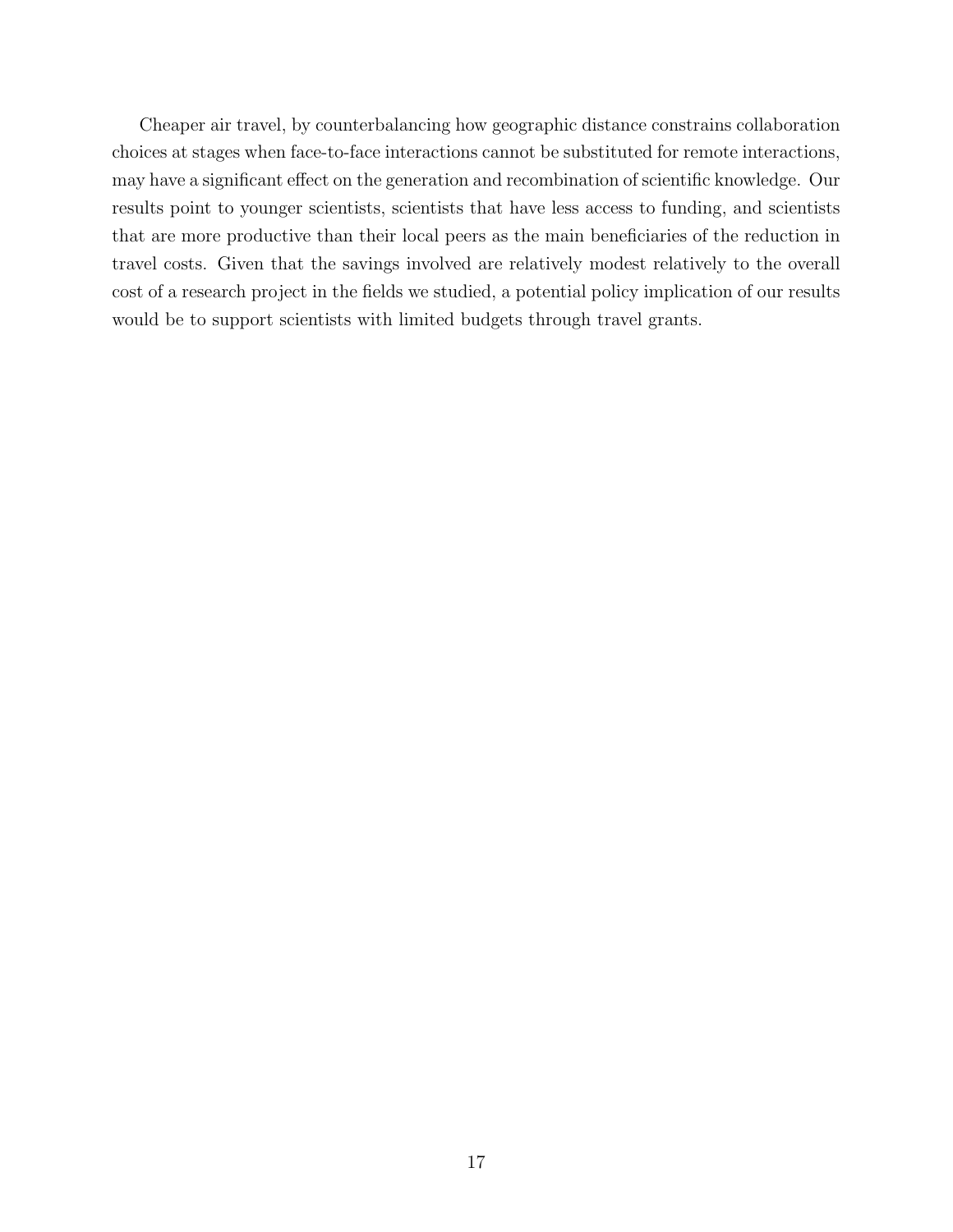### References

Adams, J. D., Black, G. C., Clemmons, J. R., & Stephan, P. E. (2005). Scientific teams and institutional collaborations: Evidence from US universities, 19811999. Research policy, 34(3), 259-285.

Agrawal, A., & Goldfarb, A. (2008). Restructuring Research: Communication Costs and the Democratization of University Innovation. American Economic Review, 98(4), 1578-90.

Bernstein, S., Giroud, X., & Townsend, R. R. (2015). The Impact of Venture Capital Monitoring. The Journal of Finance.

Borenstein, S., & Rose, N. L. (2007). How airline markets work... or do they? Regulatory reform in the airline industry. No. w13452. National Bureau of Economic Research.

Boudreau, K. J., Brady, T., Ganguli, I., Gaule, P., Guinan, E., Hollenberg, T., & Lakhani, K. (2014). A field experiment on search costs and the formation of scientific collaborations. Available at SSRN 2486068.

Catalini, C. (2015). Microgeography and the direction of inventive activity. Rotman School of Management Working Paper, (2126890).

Ding, W. W., Levin, S. G., Stephan, P. E., & Winkler, A. E. (2010). The impact of information technology on academic scientists' productivity and collaboration patterns. Management Science, 56(9), 1439-1461.

Forman, C., & Zeebroeck, N. V. (2012). From wires to partners: How the Internet has fostered R&D collaborations within firms. Management science, 58(8), 1549-1568.

Freeman, R. B., Ganguli, I., & Murciano-Goroff, R. (2014). Why and wherefore of increased scientific collaboration (No. w19819). National Bureau of Economic Research.

Gaspar, J., & Glaeser, E. L. (1998). Information technology and the future of cities. Journal of Urban Economics, 43(1), 136-156.

Goolsbee, A., & Syverson, C. (2008). How Do Incumbents Respond to the Threat of Entry? Evidence from the Major Airlines. The Quarterly Journal of Economics, 123(4), 1611-1633.

Hamermesh, D., & Oster, S. (2002) "Tools or Toys? The Impact of High Technology on Scholarly Productivity" Economic Inquiry 40(4):539-555

Jones, B. F. (2009). The burden of knowledge and the death of the renaissance man: Is innovation getting harder? The Review of Economic Studies, 76(1), 283-317.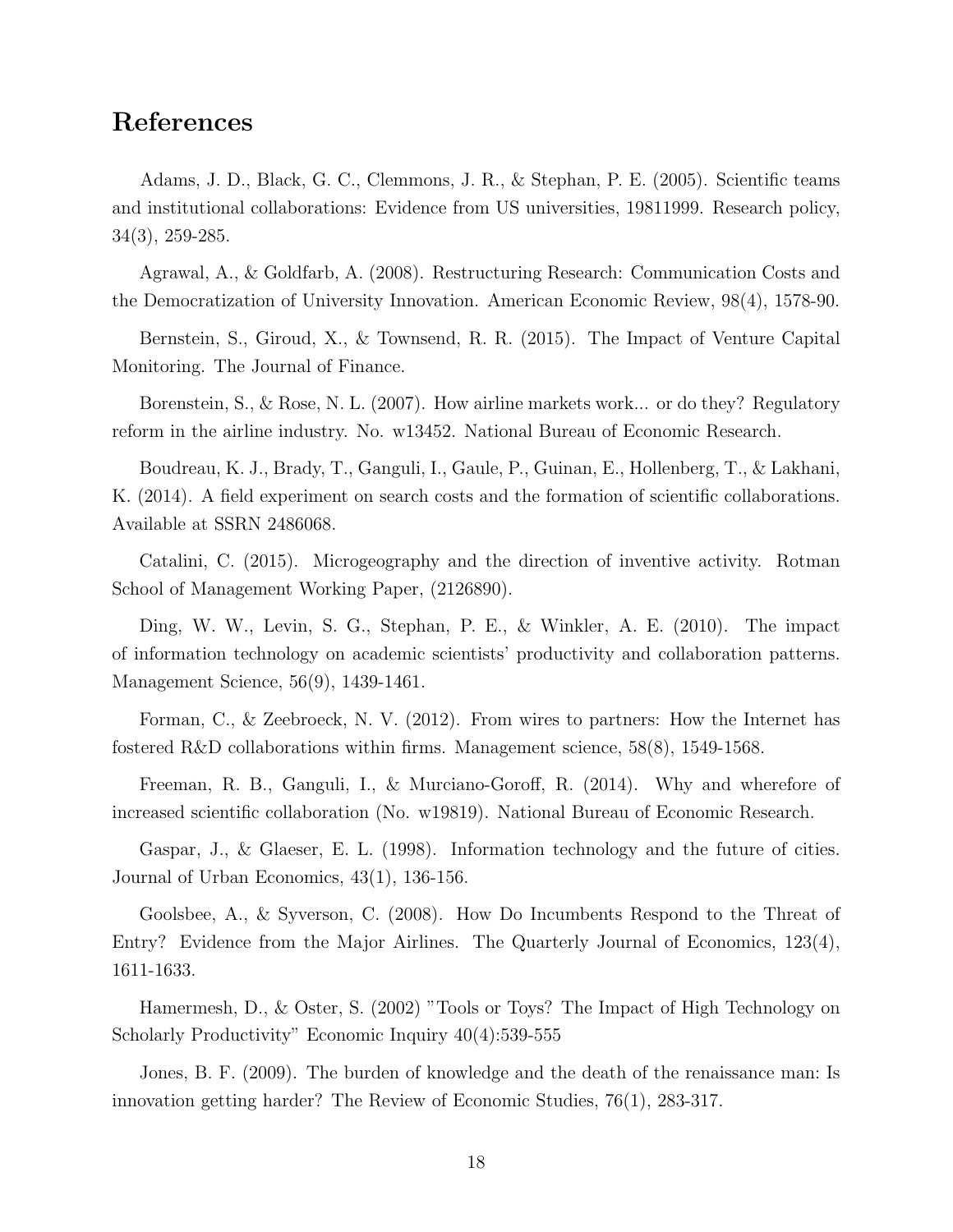Jones, B.F., Wuchty, S., Uzzi, B. (2008). Multi-University Research Teams: Shifting Impact, Geography and Stratification in Science. Science 322(5905), 1259-1262

Katz, J. (1994). Geographical proximity and scientific collaboration. Scientometrics, 31(1), 31-43.

Kim, E. H., Morse, A., & Zingales, L. (2009). Are elite universities losing their competitive edge? Journal of Financial Economics, 93(3), 353-381.

Mairesse, J., & Turner, L. (2005). Measurement and explanation of the intensity of copublication in scientific research: An analysis at the laboratory level. NBER Working Paper No 11172. National Bureau of Economic Research.

Morrison, S. A. (2001). Actual, adjacent, and potential competition: Estimating the full effect of Southwest Airlines. Journal of Transport Economics and Policy, 239-256.

Perry, M. (2014) "The cost of air travel in the US has been remarkably stable for the last decade, and 17% cheaper than 20 years ago" Carpe Diem, Blog of American Entreprise Institute. https://www.aei.org/publication/the-cost-of-air-travel-in-the-us-hasbeen-remarkably-stable-for-the-last-decade-and-17-cheaper-than-20-years-ago/ accessed March 17, 2016

Rosenblatt T. & Mobius M. (2004) Getting closer or drifting apart? Quarterly Journal of Economics 119(3):971-1009

Stephan, P. E. (2012). How Economics Shapes Science. Cambridge, MA: Harvard University Press.

Storper, M., & Venables, A. J. (2004). Buzz: face-to-face contact and the urban economy. Journal of Economic Geography, 4(4), 351-370.

Transportation Research Board, National Research Council (1999): Entry and Competition in the US Airline Industry: Issues and Opportunities. Washington, DC: National Academy Press

Wuchty, S., Jones, B. F., & Uzzi, B. (2007). The increasing dominance of teams in production of knowledge. Science, 316(5827), 1036-1039.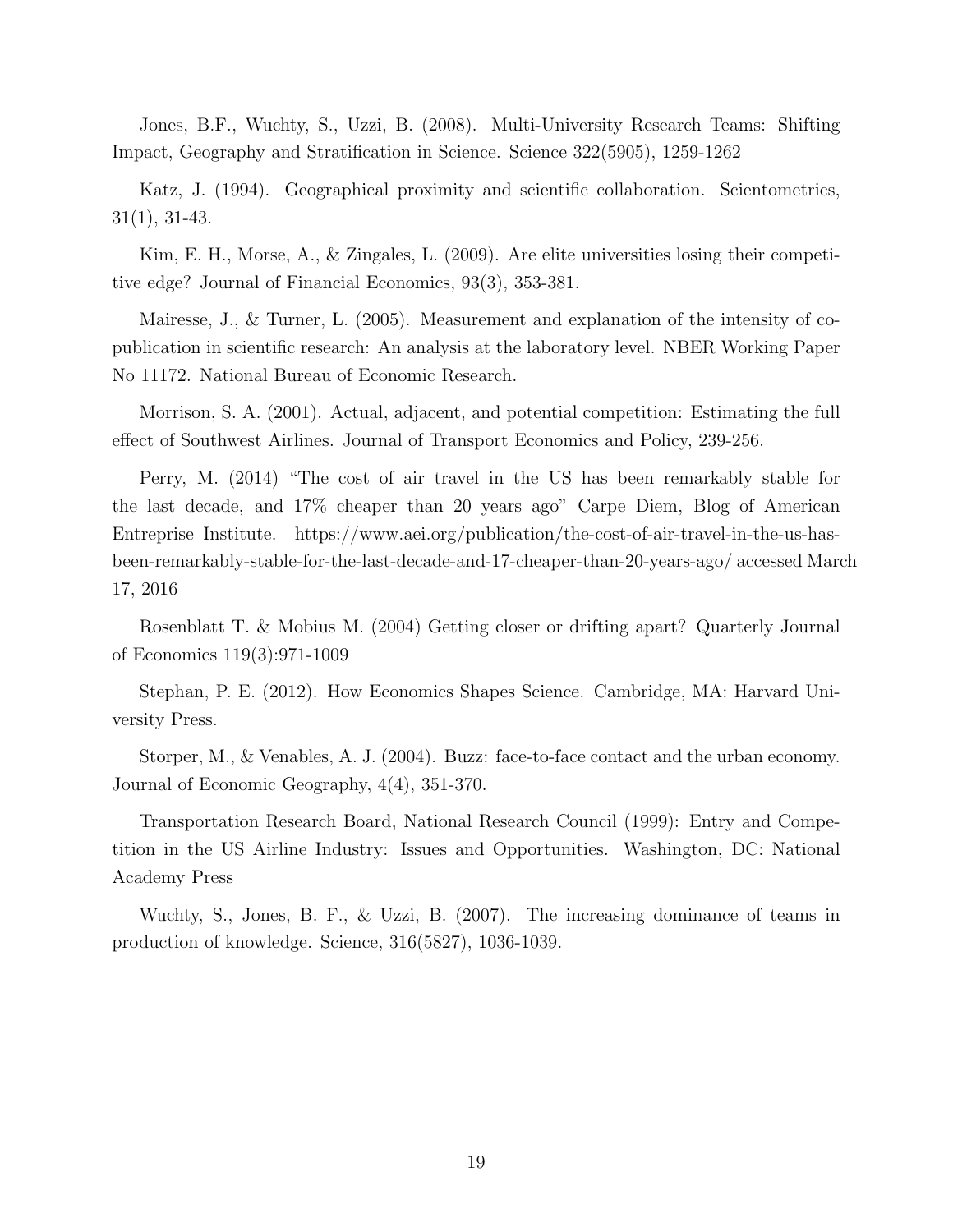# Tables and Figures

|                                 |       | rapic 1. <b>pullimar</b> y |           | <b>Proprietion</b> |              |                  |                  |                  |
|---------------------------------|-------|----------------------------|-----------|--------------------|--------------|------------------|------------------|------------------|
| Variable                        | Obs   | Mean                       | Std. Dev. | Min                | Max          | P <sub>25</sub>  | <b>P50</b>       | P75              |
| Individual scientist level      |       |                            |           |                    |              |                  |                  |                  |
| Age                             | 890   | 49.7                       | 11.2      | $27\,$             | 85           | 41               | 49               | $58\,$           |
| Female                          | 890   | .10                        | .30       | $\boldsymbol{0}$   | $\mathbf{1}$ | $\Omega$         | $\overline{0}$   | $\theta$         |
| Average R&D budget              | 890   | $285.32\ 4$                | 258.33    | .55                | 2944         | 122.63           | 212.85           | 370.70           |
| in dept. $(1000s$ USD)          |       |                            |           |                    |              |                  |                  |                  |
| Speciality:                     |       |                            |           |                    |              |                  |                  |                  |
| Physical chemistry              | 890   | $.32\,$                    | .47       | $\boldsymbol{0}$   | $\mathbf{1}$ | $\boldsymbol{0}$ | $\boldsymbol{0}$ | 1                |
| Biochemistry                    | 890   | $.23\,$                    | .42       | $\theta$           | $\mathbf{1}$ | $\overline{0}$   | $\theta$         | $\overline{0}$   |
| Inorganic chemistry             | 890   | .13                        | .34       | $\theta$           | 1            | $\Omega$         | $\Omega$         | $\Omega$         |
| Organic chemistry               | 890   | .14                        | $.34\,$   | $\theta$           | $\mathbf 1$  | $\overline{0}$   | $\theta$         | 0                |
| Material science                | 890   | .11                        | .31       | $\boldsymbol{0}$   | $\mathbf{1}$ | $\overline{0}$   | $\overline{0}$   | $\overline{0}$   |
| Other                           | 890   | .08                        | .26       | $\boldsymbol{0}$   | $\mathbf{1}$ | $\theta$         | $\theta$         | $\theta$         |
| Individual-pair level           |       |                            |           |                    |              |                  |                  |                  |
| Year of SW entry                | 819   | 2001                       | 4.3       | 1994               | 2011         | 1999             | 1999             | 2005             |
| Distance (in miles)             | 819   | 1151                       | 829.9     | 49                 | 5086         | 443.5            | 878.1            | 1806.6           |
| Years in sample                 | 819   | 17                         | 4.6       | $\overline{4}$     | 22           | 14               | $18\,$           | $22\,$           |
| Total copublications            | 819   | 1.9                        | 3.3       | $\mathbf{1}$       | 65           | $\mathbf{1}$     | $\mathbf{1}$     | $\overline{2}$   |
| Copub. both before and after    | 819   | $.09\,$                    | .28       | $\boldsymbol{0}$   | $\mathbf{1}$ | $\overline{0}$   | $\theta$         | $\boldsymbol{0}$ |
| In different field of chemistry | 819   | .45                        | $.5\,$    | $\boldsymbol{0}$   | $\mathbf{1}$ | $\theta$         | $\overline{0}$   | $\mathbf{1}$     |
| Individual-pair-year level      |       |                            |           |                    |              |                  |                  |                  |
| Copublications                  | 14187 | .11                        | .41       | $\overline{0}$     | 13           | $\Omega$         | $\theta$         | $\Omega$         |
| Cites-weighted copublications   | 14187 | 4.1                        | 27.8      | $\boldsymbol{0}$   | 1487         | $\overline{0}$   | $\theta$         | $\overline{0}$   |
| Dummy for any copublication     | 14187 | .08                        | .28       | 0                  | 1            | $\theta$         | $\theta$         | 0                |

#### Table 1: Summary statistics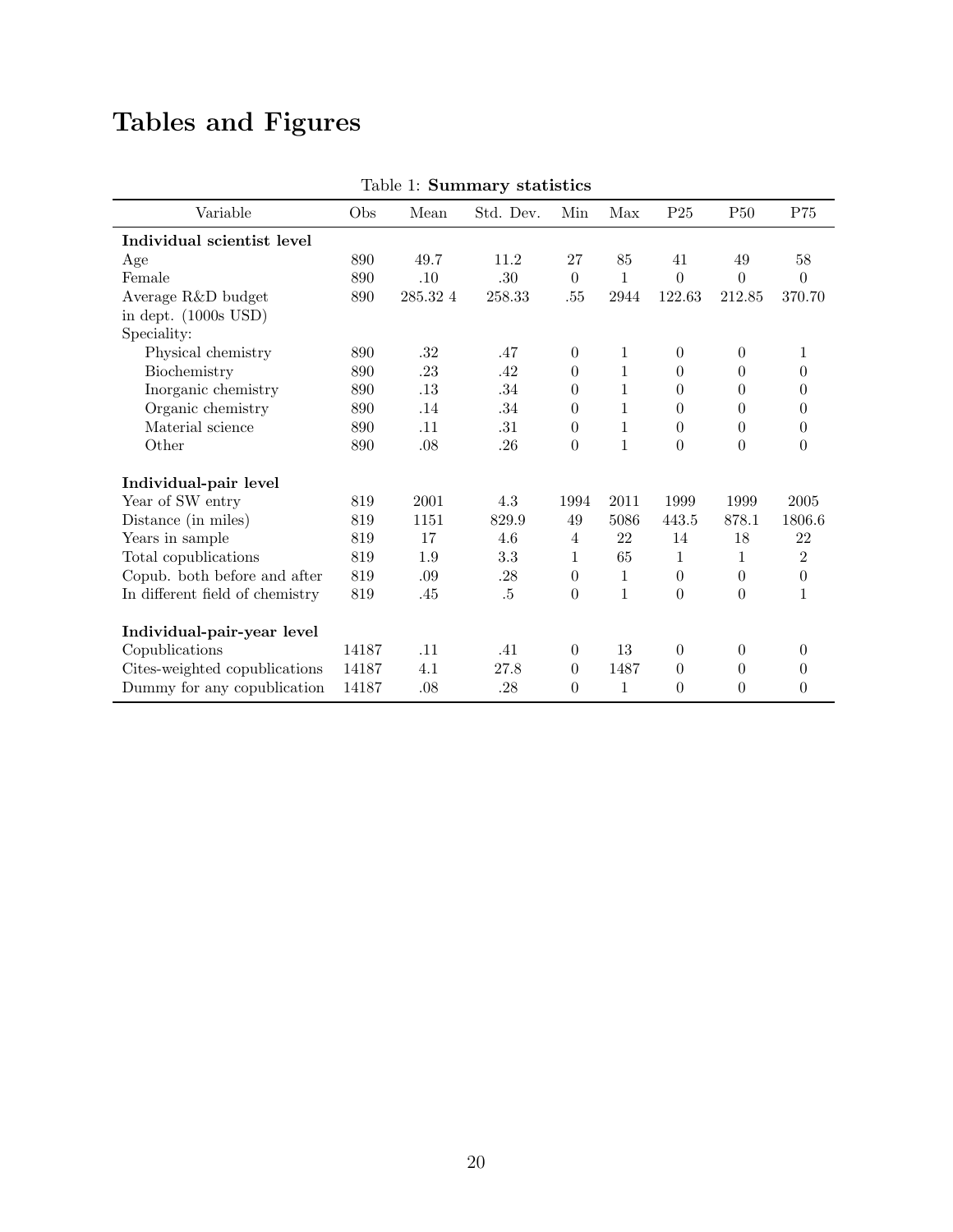|                        | $\left(1\right)$ | $\left( 2\right)$ | $\left(3\right)$ | $\left(4\right)$ | (5)          |
|------------------------|------------------|-------------------|------------------|------------------|--------------|
|                        | Passengers       | Mean price        | Miles flown      | Direct flight    | Nr transfers |
|                        | $(\log)$         | log)              | $(\log)$         |                  |              |
| Southwest entry        | $0.4437***$      | $-0.1910***$      | 0.0007           | 0.0002           | $-0.0174***$ |
|                        | (0.0050)         | (0.0024)          | (0.0006)         | (0.0004)         | (0.0017)     |
| Pair Fixed Effects     | Yes              | Yes               | Yes              | Yes              | Yes          |
| Year Fixed Effects     | Yes              | Yes               | Yes              | Yes              | Yes          |
| Mean of dep. variable  | 4.238            | 5.454             | 7.066            | 0.007            | 1.239        |
| Number of pairs        | 55750            | 55750             | 55739            | 55750            | 55750        |
| Number of observations | 956029           | 956029            | 955983           | 956029           | 956029       |
|                        |                  |                   |                  |                  |              |

Table 2: Effects of Southwest entry on price, passengers and routes

Notes: Robust standard errors in parentheses \*  $p < 0.1$ , \*\*  $p < 0.05$ , \*\*\*  $p < 0.01$ . Southwest entry is an indicator variable that takes value 1 if Southwest has started operating a flight between airports. All specifications include airport-pair fixed effects and year fixed effects. Estimation by ordinary least squares.

|                        | (1)<br>All copubs     | (2)<br>Chemistry      | (3)<br><b>Biology</b> | (4)<br>Physics        | (5)<br>Engineering    |
|------------------------|-----------------------|-----------------------|-----------------------|-----------------------|-----------------------|
| Southwest entry        | $0.775***$<br>(0.027) | $0.365***$<br>(0.035) | $0.859***$<br>(0.039) | $0.257***$<br>(0.033) | $0.493***$<br>(0.063) |
| Pair Fixed Effects     | Yes                   | Yes                   | Yes                   | Yes                   | Yes                   |
| Year Fixed Effects     | Yes                   | Yes                   | Yes                   | Yes                   | Yes                   |
| Number of pairs        | 48274                 | 15303                 | 22079                 | 15872                 | 7635                  |
| Number of observations | 965480                | 306060                | 441580                | 317440                | 152700                |

Table 3: Southwest entry and collaborations between US cities (CBSAs)

*Notes*: Robust standard errors in parentheses  $p < 0.1$ ,  $\ast p < 0.05$ ,  $\ast \ast p < 0.01$ . These regressions are run at the city (CBSA) -pair level. The dependent variable is the number of copublications between pairs of cities. Southwest entry is an indicator variable that takes value 1 if Southwest has started operating a flight from airports close to the respective cities. Column 1 is based on copublications in all journals in our sample. Columns 2, 3, 4, 5, are based on chemistry, biology, physics and engineering journals respectively. All specifications include city-pair fixed effects and year fixed effects. Estimation by Poisson Quasi-Maximum Likelihood.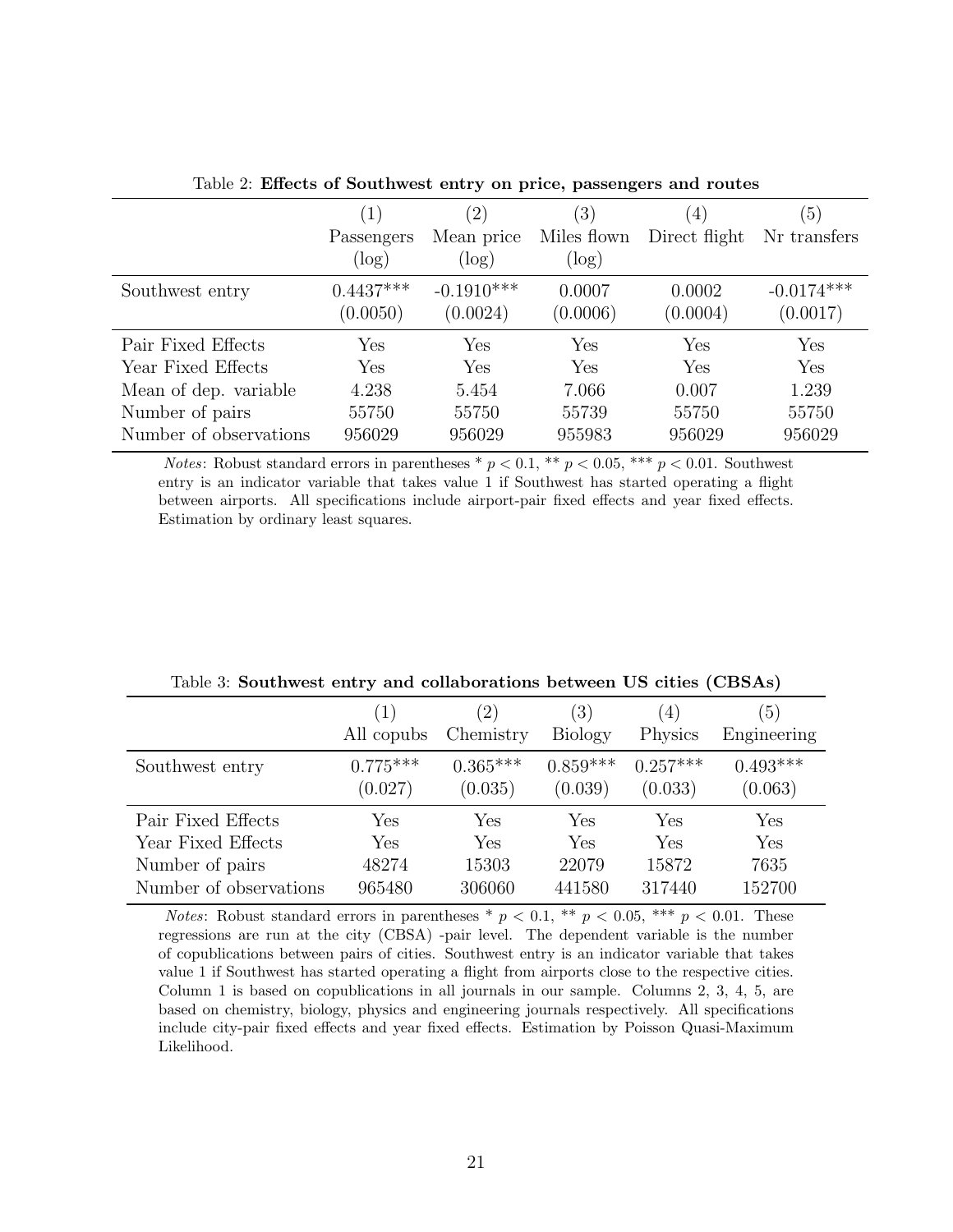| $DV = Co-publications$               |             |                       | (3)                   |
|--------------------------------------|-------------|-----------------------|-----------------------|
| Southwest entry                      | $0.482$ *** | $0.493***$            |                       |
|                                      |             | $(0.118)$ $(0.117)$   |                       |
| Dept $R\&D$ budget per faculty (log) |             | $0.352***$<br>(0.123) |                       |
| Southwest entry $(-1)$               |             |                       | 0.041<br>(0.148)      |
| Southwest entry $(0)$                |             |                       | $0.485***$<br>(0.146) |
| Southwest entry $(1)$                |             |                       | $0.405**$<br>(0.162)  |
| Southwest entry $(2+)$               |             |                       | $0.564***$<br>(0.175) |
| Pair Fixed Effects                   | Yes         | Yes                   | Yes                   |
| Year Fixed Effects                   | Yes         | Yes                   | Yes                   |
| Number of pairs                      | 819         | 816                   | 819                   |
| Number of observations               | 14187       | 14147                 | 14187                 |

Table 4: Effect of Southwest entry on co-publications at the individual-pair level

*Notes*: Robust standard errors in parentheses \*  $p < 0.1$ , \*\*  $p < 0.05$ , \*\*\*  $p < 0.01$ . The dependent variable is the number of copublications between pairs of scientists. Southwest entry is an indicator variable that takes value 1 if Southwest has started operating a flight from airports close to the respective scientists. SW entry (-1) is an indicator variable if the observation is in the year preceding SW entry. SW entry  $(0)$  SW entry  $(1)$  SW entry  $(2+)$  are defined analogously for the year of SW entry, the year after SW entry, and two years or more after SW entry, respectively. All specifications include individual-pair fixed effects and year fixed effects. Estimation by Poisson Quasi-Maximum Likelihood.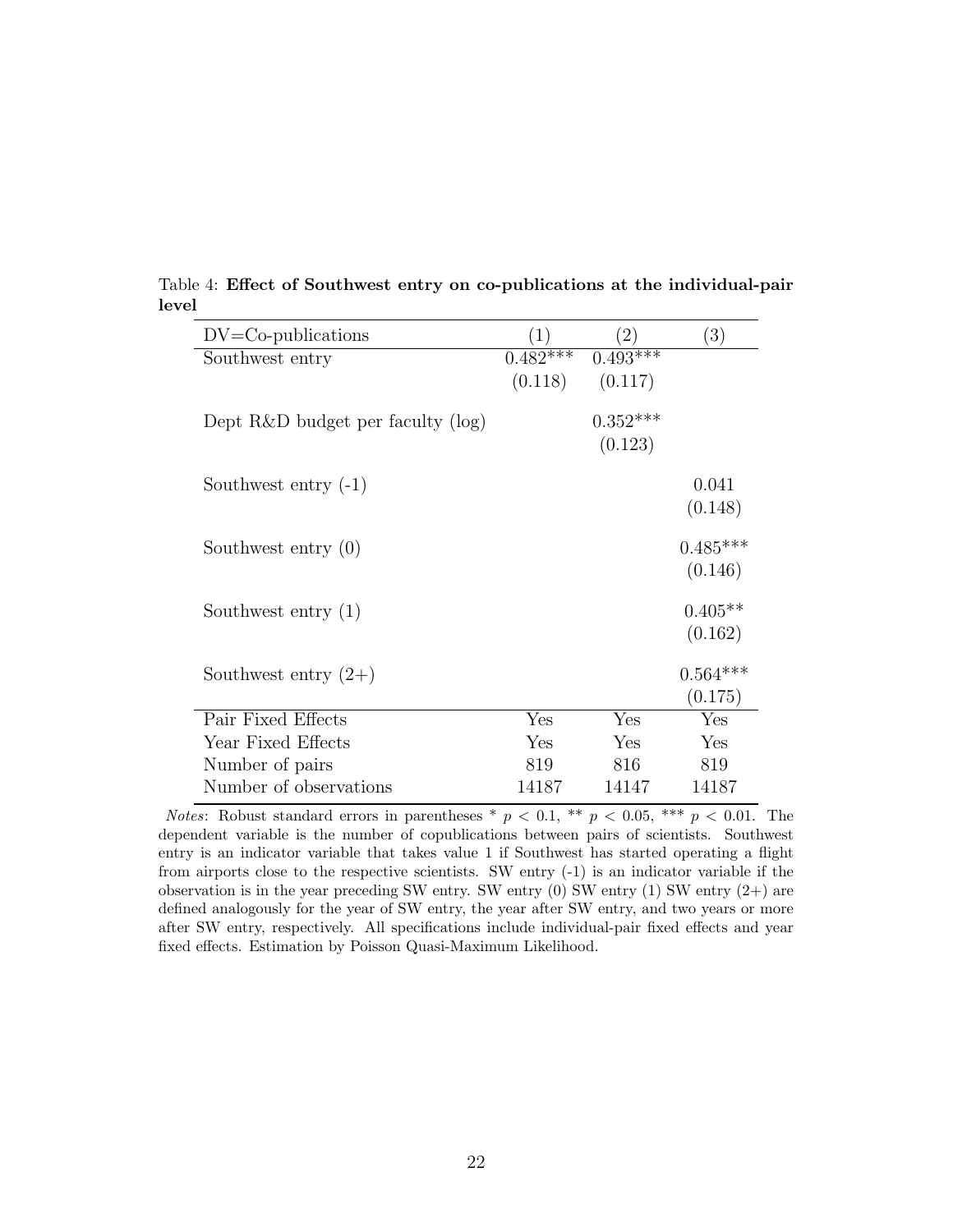

Figure 1: Dynamics of the effect of Southwest entry

Notes: To generate this graph, we regress individual copublications on year fixed effects, pair effects and a set of indicator variables corresponding to 4 years before SW entry, 3 years before SW entry, ..., 4 years after SW entry, 5 years after SW entry (5 years before SW entry omitted). We then plot the coefficients associated with these indicator variables against time from/to Southwest entry, superimposing a linear fit line before entry and after entry.

|                    | (1)            | $^{'}2)$         | $\left(3\right)$   | $\overline{4}$     |
|--------------------|----------------|------------------|--------------------|--------------------|
|                    | Copublications | Copublications   | Other publications | Other publications |
|                    |                | (cites-weighted) |                    | (cites-weighted)   |
| Southwest entry    | $0.482***$     | $0.794***$       | $0.110^{***}$      | $0.104***$         |
|                    | (0.118)        | (0.185)          | (0.019)            | (0.032)            |
| Pair Fixed Effects | Yes            | Yes              | Yes                | Yes                |
| Year Fixed Effects | Yes            | Yes              | Yes                | Yes                |
| Number of pairs    | 819            | 798              | 819                | 819                |
| Number of obs.     | 14187          | 13807            | 14187              | 14187              |

Table 5: Effect of Southwest entry on cites-weighted co-publications, and other publications of the pair members

*Notes*: Robust standard errors in parentheses \*  $p < 0.1$ , \*\*  $p < 0.05$ , \*\*\*  $p < 0.01$ . Southwest entry is an indicator variable that takes value 1 if Southwest has started operating a flight from airports close to the respective scientists. Other publications is defined as the publications of the first pair members plus the publications of the second pair member minus twice the number of copublications between them. All specifications include individual-pair fixed effects and year fixed effects. Estimation by Poisson Quasi-Maximum Likelihood.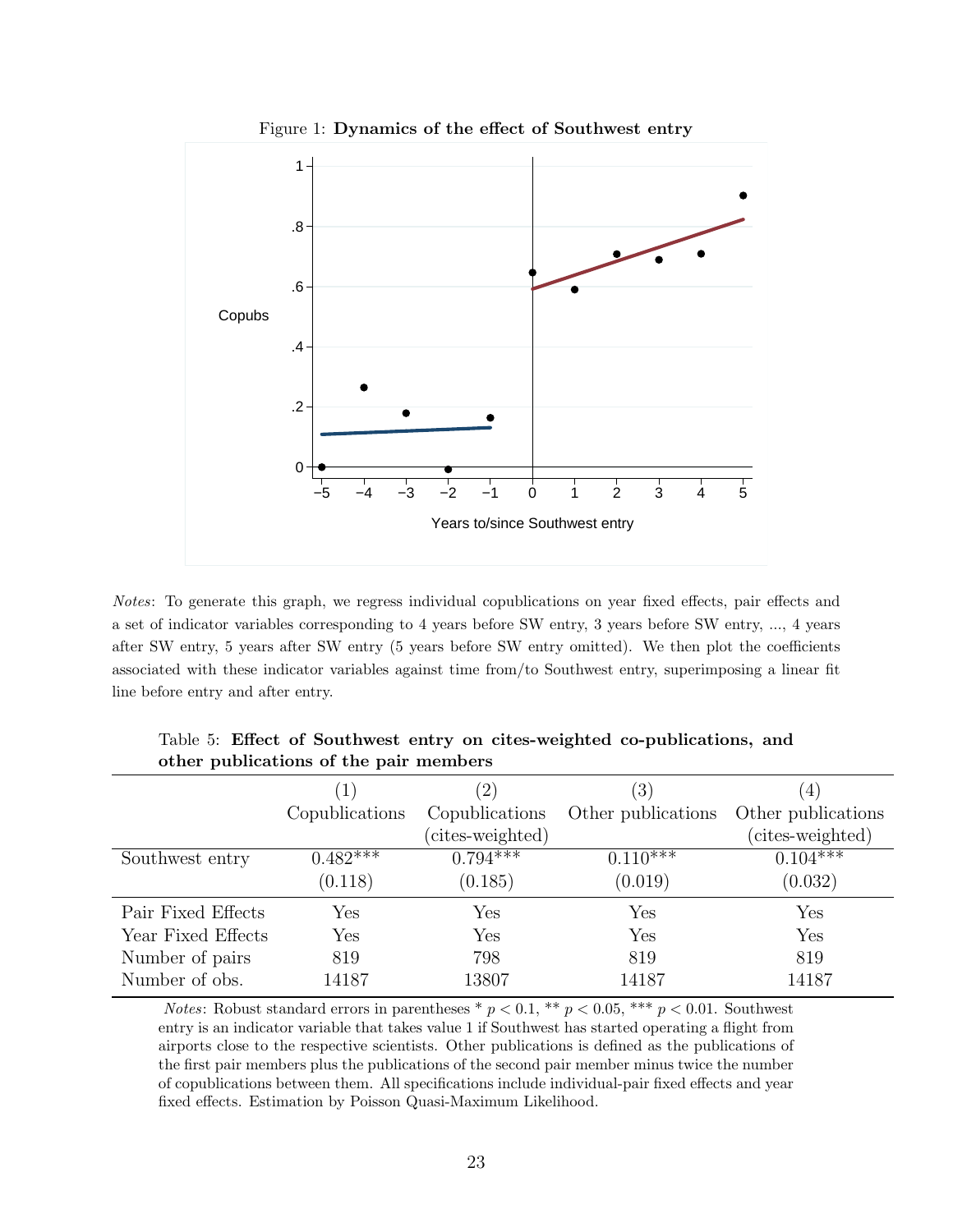|                        | Copublications |            |            |            | Cites-weighted copublications |            |
|------------------------|----------------|------------|------------|------------|-------------------------------|------------|
|                        | (1)            | (2)        | (3)        | 4          | $\left(5\right)$              | (6)        |
|                        | All            | Intensive  | Extensive  | All        | Intensive                     | Extensive  |
| Southwest entry        | $0.482***$     | $0.746***$ | $0.390***$ | $0.794***$ | 0.436                         | $0.858***$ |
|                        | (0.118)        | (0.232)    | (0.131)    | (0.185)    | (0.365)                       | (0.194)    |
| Pair Fixed Effects     | Yes            | Yes        | Yes        | Yes        | Yes                           | Yes        |
| Year Fixed Effects     | Yes            | Yes        | Yes        | Yes        | Yes                           | Yes        |
| Number of pairs        | 819            | 71         | 748        | 798        | 71                            | 727        |
| Number of observations | 14187          | 1284       | 12903      | 13807      | 1284                          | 12523      |

Table 6: Effect of Southwest entry on co-publications - intensive and extensive margin

*Notes*: Robust standard errors in parentheses \*  $p < 0.1$ , \*\*  $p < 0.05$ , \*\*\*  $p < 0.01$ . The dependent variable is the number of copublications between pairs of scientists (columns 1-3) or cites-weighted copublications (columns 4-6). Southwest entry is an indicator variable that takes value 1 if Southwest has started operating a flight from airports close to the respective scientists. Column 1 is the baseline specification. Column 2 and 5 restricts the sample to pairs of scientists who collaborate both before and after Southwest entry, while column 3 and restrict the sample to pairs of scientists who collaborate either before or after entry, but not both. All specifications include individual-pair fixed effects and year fixed effects. Estimation by Poisson Quasi-Maximum Likelihood.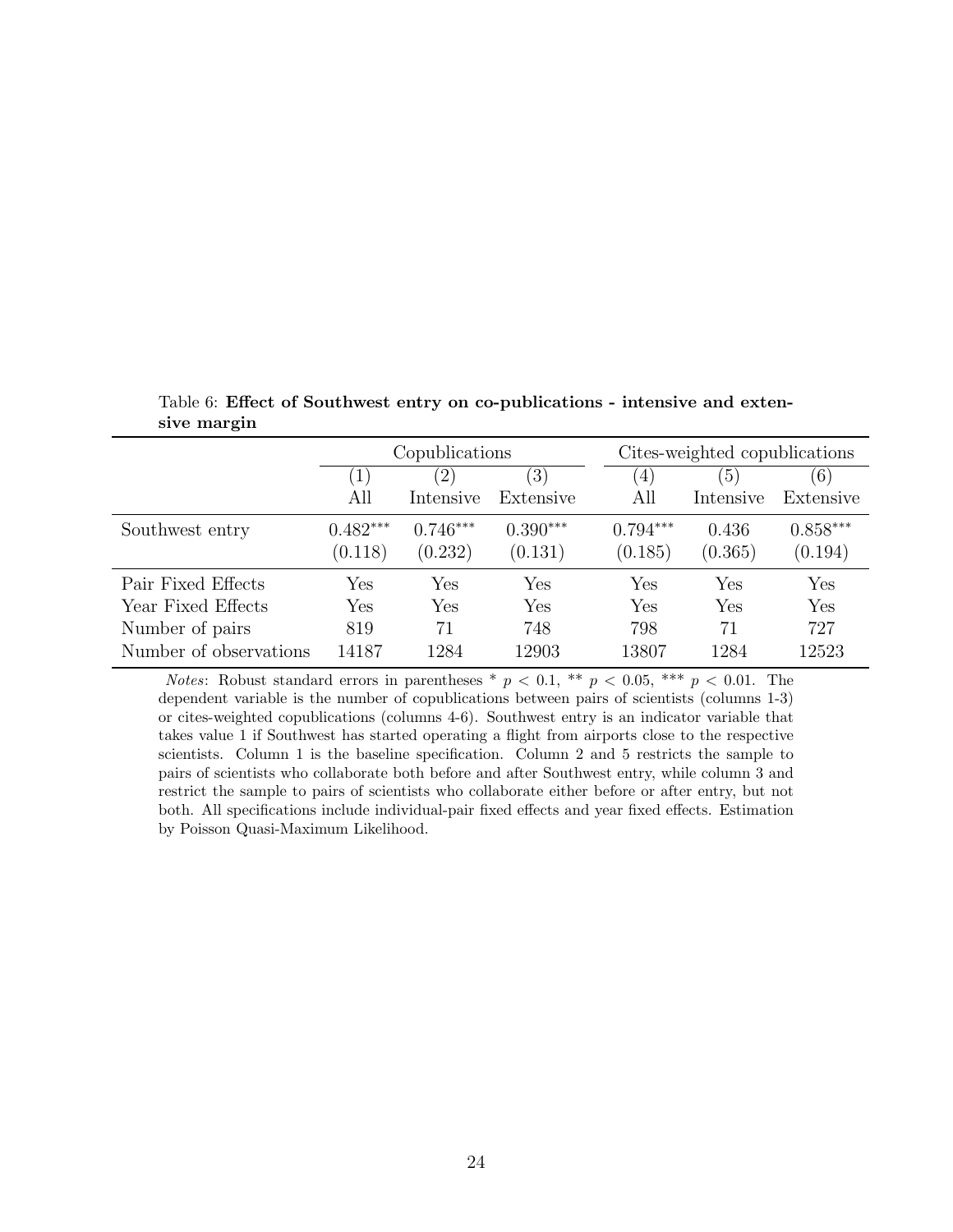| $DV = Co-publications$                                    | (1)                  | (2)                   | (3)                  | (4)                   | (5)              | (6)                   |
|-----------------------------------------------------------|----------------------|-----------------------|----------------------|-----------------------|------------------|-----------------------|
| Southwest entry                                           | $0.268**$<br>(0.124) | 0.108<br>(0.160)      | $0.279**$<br>(0.138) | $0.348***$<br>(0.127) | 0.264<br>(0.166) | $-0.487**$<br>(0.247) |
| Southwest X both below 50<br>(at time of entry)           | $0.668**$<br>(0.271) |                       |                      |                       |                  | $0.578***$<br>(0.219) |
| Southwest X one more<br>productive than dept average      |                      | $0.294*$<br>(0.179)   |                      |                       |                  | $0.302*$<br>(0.169)   |
| Southwest X both more<br>productive than dept average     |                      | $0.725***$<br>(0.231) |                      |                       |                  | $0.751***$<br>(0.217) |
| Southwest X different<br>type of chemistry                |                      |                       | $0.471**$<br>(0.222) |                       |                  | $0.300*$<br>(0.174)   |
| Southwest X both in dept.<br>with below median R&D budget |                      |                       |                      | 0.377<br>(0.251)      |                  | 0.228<br>(0.194)      |
| Southwest X distance<br>between 500 and 2000 miles        |                      |                       |                      |                       | 0.229<br>(0.229) | 0.250<br>(0.219)      |
| Southwest X distance<br>above 2000 miles                  |                      |                       |                      |                       | 0.512<br>(0.314) | 0.344<br>(0.230)      |
| Pair Fixed Effects                                        | Yes                  | Yes                   | Yes                  | Yes                   | Yes              | Yes                   |
| Year Fixed Effects                                        | Yes                  | Yes                   | Yes                  | Yes                   | Yes              | Yes                   |
| Number of pairs                                           | 819                  | 819                   | 819                  | 819                   | 819              | 819                   |
| Number of observations                                    | 14187                | 14187                 | 14187                | 14187                 | 14187            | 14187                 |

Table 7: Effect of Southwest entry on co-publications - heterogeneous effects

*Notes*: Robust standard errors in parentheses \*  $p < 0.1$ , \*\*  $p < 0.05$ , \*\*\*  $p < 0.01$ . Southwest entry is an indicator variable that takes value 1 if Southwest has started operating a flight from airports close to the respective scientists. All specifications include individual-pair fixed effects and year fixed effects. Estimation by Poisson Quasi-Maximum Likelihood.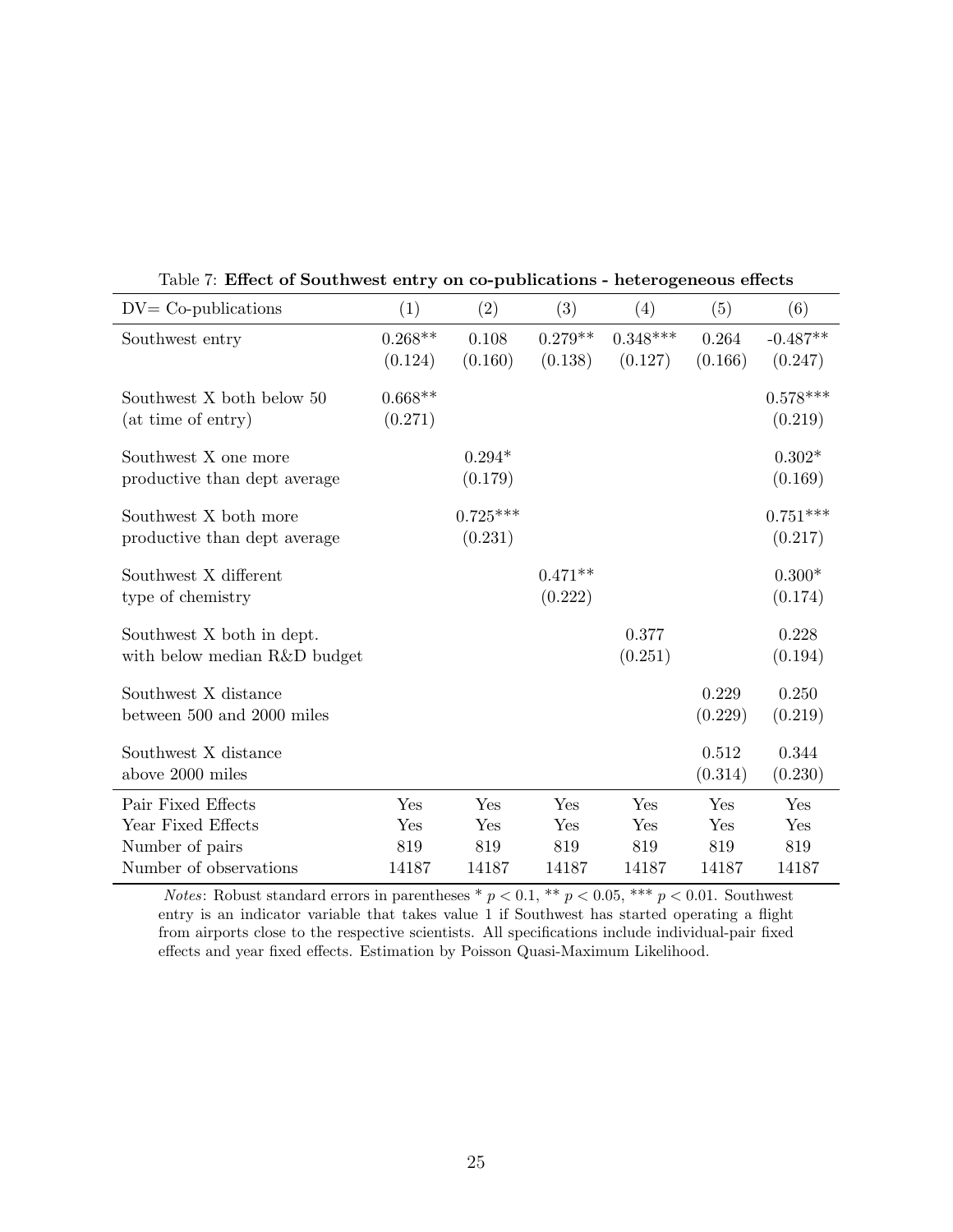# 6 Appendix

|                    | (1)            | $\left(2\right)$ | (3)               |
|--------------------|----------------|------------------|-------------------|
|                    | Poisson        | <b>OLS</b>       | <b>OLS</b>        |
|                    | Copublications | Copublications   | Any copublication |
| Southwest entry    | $0.482***$     | $0.049***$       | $0.027***$        |
|                    | (0.118)        | (0.014)          | (0.010)           |
| Pair Fixed Effects | Yes            | ${\rm Yes}$      | Yes               |
| Year Fixed Effects | Yes            | Yes              | Yes               |
| Number of pairs    | 819            | 819              | 819               |
| Number of obs.     | 14187          | 14187            | 14187             |

Table A1: Effect of Southwest entry on co-publications - Alternative functional forms

*Notes*: Robust standard errors in parentheses  $p < 0.1$ ,  $\ast p < 0.05$ ,  $\ast \ast p < 0.01$ . Southwest entry is an indicator variable that takes value 1 if Southwest has started operating a flight from airports close to the respective scientists. Column 1 is the baseline regression at the individual pair level (estimated by Poisson Quasi-Maximum Likelihood.) Column 2 estimates the same specification with ordinary least squares. Column 3 is a linear probability model with an indicator variable for any copublication.

| $DV = copublications$ | (1)<br>Physical<br>chemistry | (2)<br>Biochemistry | (3)<br>Inorganic<br>chemistry | $\left(4\right)$<br>Material<br>Science | $\left(5\right)$<br>Organic<br>Chemistry |
|-----------------------|------------------------------|---------------------|-------------------------------|-----------------------------------------|------------------------------------------|
| Southwest entry       | $0.496***$<br>(0.180)        | $0.387*$<br>(0.206) | $0.477**$<br>(0.243)          | $0.527**$<br>(0.233)                    | $0.646***$<br>(0.247)                    |
| Pair Fixed Effects    | Yes                          | Yes                 | Yes                           | Yes                                     | Yes                                      |
| Year Fixed Effects    | Yes                          | Yes                 | Yes                           | Yes                                     | Yes                                      |
| Nr of pairs           | 392                          | 217                 | 166                           | 133                                     | 175                                      |
| Nr of observations    | 7010                         | 3587                | 2922                          | 2252                                    | 3066                                     |

Table A2: Stability of results across different subfields of chemistry

*Notes*: Robust standard errors in parentheses \*  $p < 0.1$ , \*\*  $p < 0.05$ , \*\*\*  $p < 0.01$ . Southwest entry is an indicator variable that takes value 1 if Southwest has started operating a flight from airports close to the respective scientists. Estimation by Poisson Quasi-Maximum Likelihood.